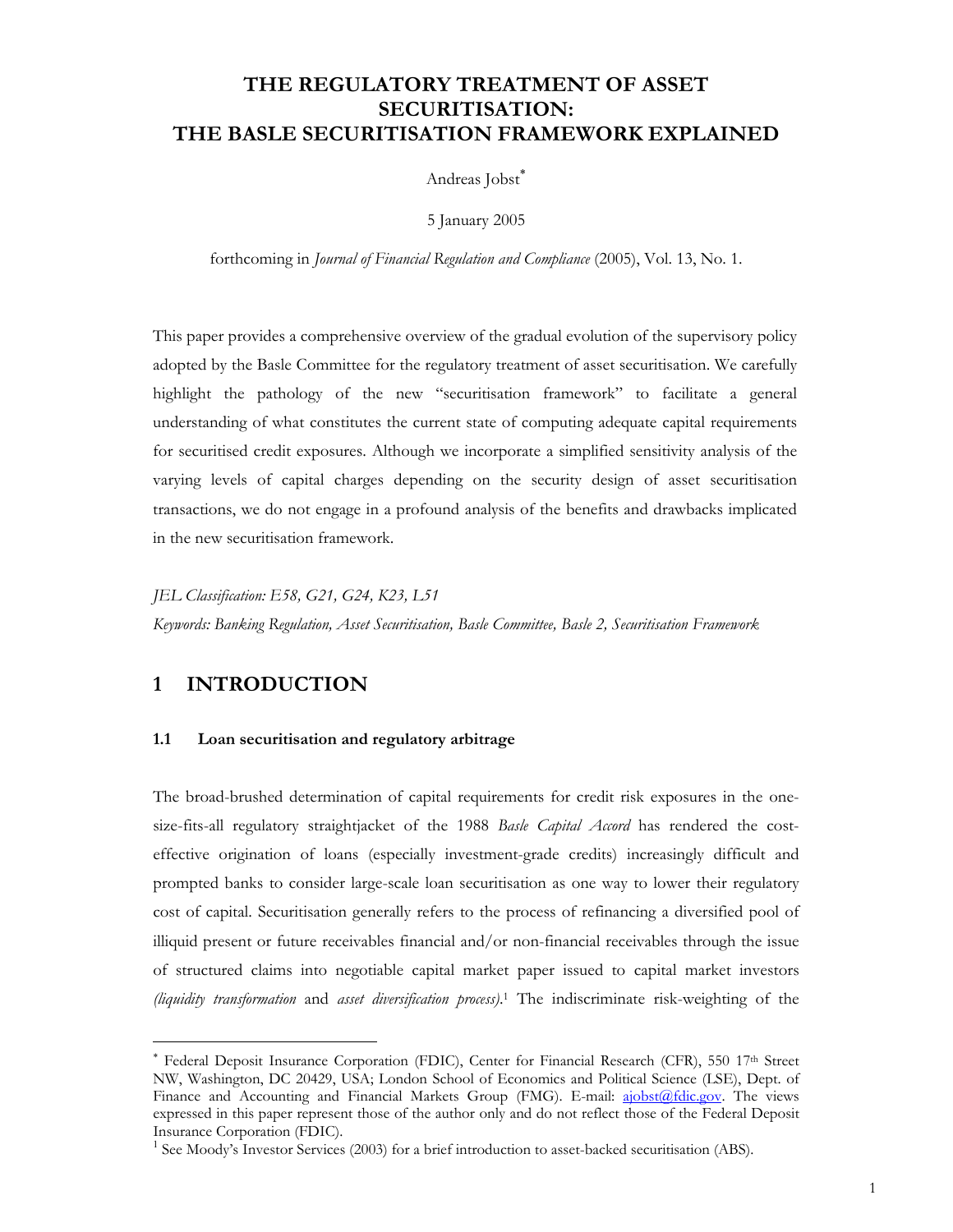regulatory capital charge for on-balance sheet credit risk exposures under the existing regulatory framework of the 1988 *Basle Capital Accord* and later amendments made it less efficient for banks to retain highly rated loans (with low yields relative to required regulatory capital) vis-à-vis highrisk loans with a net interest income sufficiently high to sustain a flat capital charge. The main channel through which banks arbitraged these inflexible regulatory provisions was by securitising their better quality assets and retaining their riskier assets on their own books. Consequently, the market for securitised assets grew dramatically from the early 1990s onwards and attracted a large following with all major investment banks (Jobst, 2003).

### **1.2 The consultative process of the Basle Committee**

Following protracted efforts over recent years to enhance financial market stability, on 11 May 2004 the Basle Committee on Banking Supervision2 finally reached agreement on new international rules for the capital adequacy of internationally active banks in *International Convergence of Capital Measurement and Capital Standards: a Revised Framework* (June 2004), termed "Basle 2", which provides binding guidance as to establishment of international convergence on revisions to supervisory regulations governing bank capital. The new regulatory provisions link minimum capital requirements closer to the actual riskiness of bank assets to redress shortcomings in the old system of the overly simplistic 1988 Basle Accord. The new regulations represent the final outcome of a series of consultations, each of which followed three proposals for revising the capital adequacy framework in June 1999, January 2001 and April 2003 with associated quantitative impact studies.3

Given the rapid growth of securitisation markets around the world, the Basle Committee acknowledged the importance of asset securitisation as an emergent structured finance funding tool for financial intermediaries and adopted a comprehensive regulatory policy for asset securitisation, which was deemed critical to a viable implementation of a revised Basle Accord.<sup>4</sup> As an integral part of the new proposal of the Basle Accord (Basle Committee, 2004b), the Basle Committee was poised to establish the so-called *Securitisation Framework* based on earlier provisions in the *(Third) Consultative Paper to the New Basle Accord* (April 2003) and subsequent *Changes to the Securitisation Framework* (January 2004) in response to new developments in bankbased structured finance and growing sophistication in synthetic forms of asset securitisation. Prior to the *Securitisation Framework*, which will finally come into force in 2006, the Basle

<sup>2</sup> The *Basle Committee on Banking Supervision* is a steering group of all G10 member countries of the *Bank for International Settlements* (BIS).

<sup>3</sup> For a general discourse on the rationale of banking regulation we refer readers to Benston and Kaufman (1996) as well as Besanko and Kanatas (1996).

<sup>4</sup> Failure to do so would have certainly missed the objective of financial stability set out by the Basle Committee.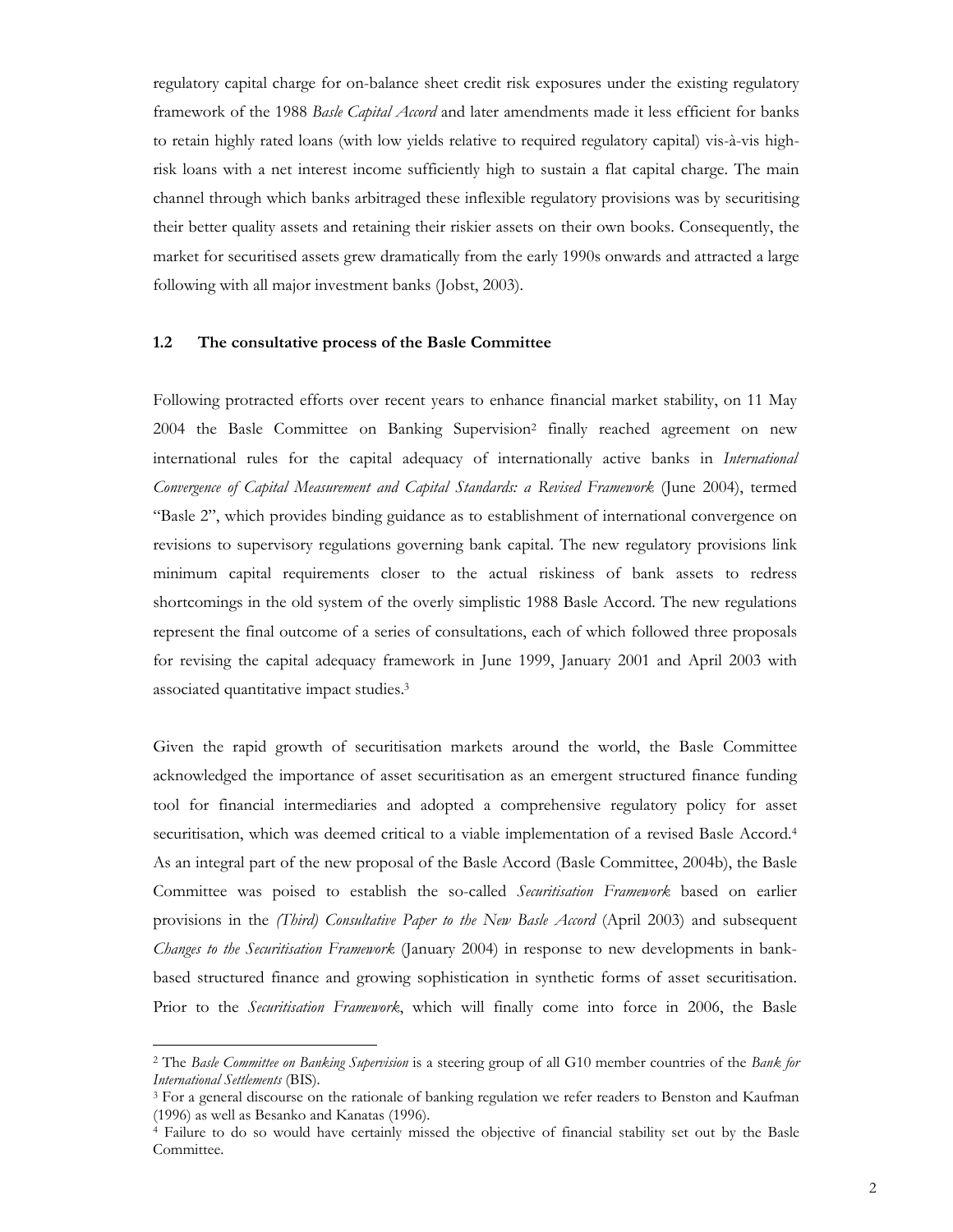Committee had made several proposals and revisions for a consistent regulatory treatment of securitised exposures based on the feedback received from banks and supervisory agencies.

The *First Consultative Paper* (see Fig. 1) released by the *Securitisation Group of the Basle Committee* in June 1999, introduced a general securitisation proposal, which was later expanded upon in the *Second Consultative Paper* on securitisation in January 2001. At this stage, the drafting of common regulatory policy focused primarily on the *standardised* treatment to traditional securitisation transactions, where banks were required to assign risk-weights to securitisation exposures based on few observable characteristics, such as an issue rating. However, it also presented an initial distinction of sponsoring and investing banks, revolving asset securitisation, cash advancement and liquidity facilities as well as risk transfer requirements for traditional securitisation.



**Fig. 1.** *The evolution of securitisation framework by the Basle Committee.*

After consultation with the industry and further analyses, the Basle Committee issued the *First Working Paper on the Asset Securitisation*, which comprised an in-depth *internal-ratings based* (IRB) treatment of securitisation exposures in addition to the *standardised*, "one-size-fits all" approach. It also sought to initiate further consultation on a concrete treatment of synthetic securitisation, liquidity facilities and early amortisation features, which finally culminated in the *Securitisation Framework* (Credit Risk – Securitisation Framework, §IV of the QIS 3 Technical Guidance) before yet another round of consultation talks commenced to fine-tune the quantitative criteria of higher risk-sensitivity in the determination of minimum capital requirements for issuers and investors of securitisation transactions. The outcome of this latest regulatory effort were the *Second Working Paper on the Treatment of Asset Securitisation* of October 2002 and the *(Third)*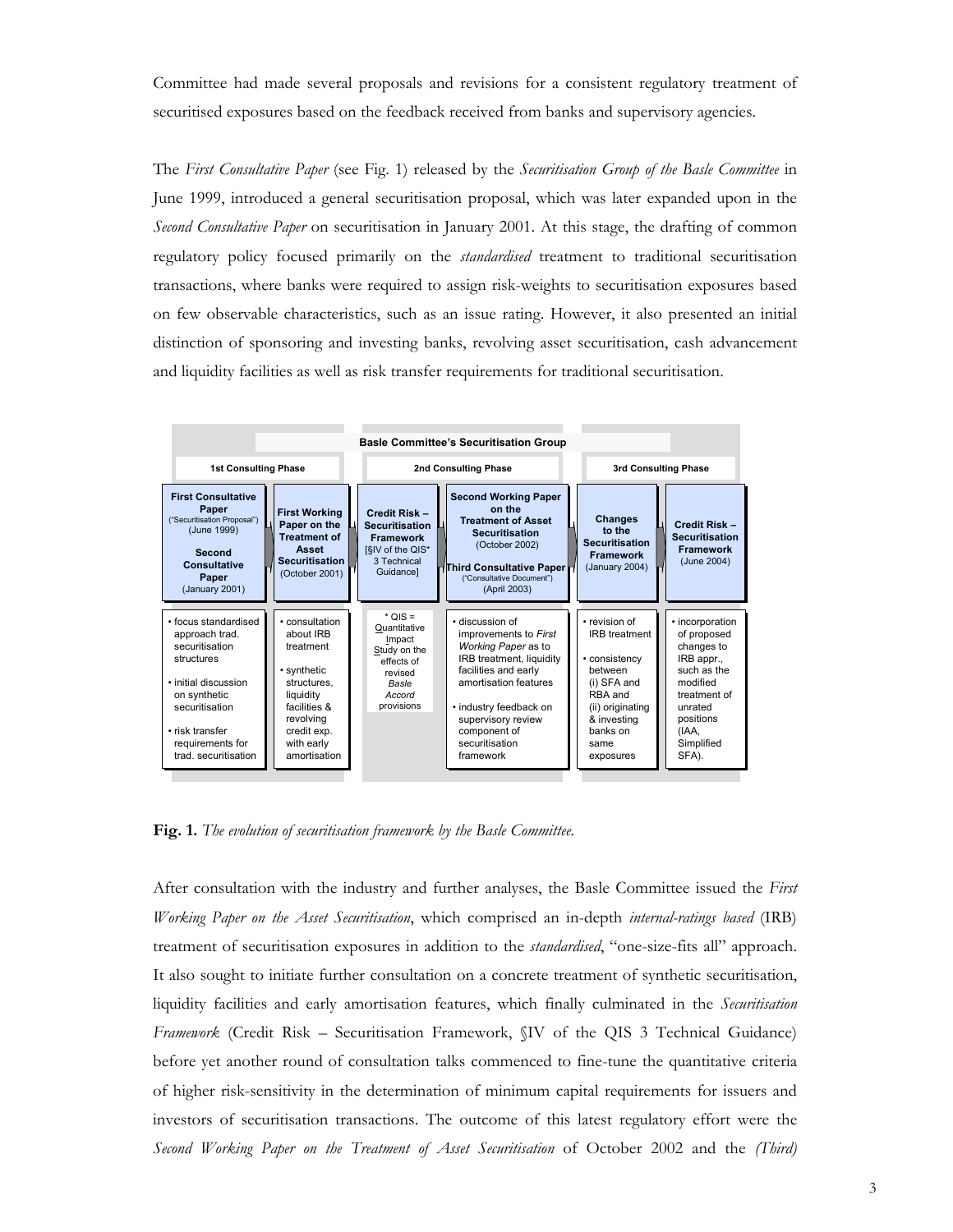*Consultative Paper to the New Basle Accord* of April 2003, which – among many new qualitative aspects of securitisation regulation, such as supervisory review (Pillar 2) and market discipline (Pillar 3) – also proposed a more *ratings-based approach* (RBA) for securitisation transactions in line with the distinction of the *standardised approach* and the *internal ratings-based* (IRB) approach to the computation of general minimum capital requirements.

As a decisive step on the way towards a securitisation framework the Committee issued the *Second Working Paper on the Treatment of Asset Securitisation* on 28 October 2002 as a result of a series of consultations to sound out the viability of new, more risk-sensitive elements of a securitisation framework it had already set forth in the *First Working Paper on Asset Securitisation* of October 2001 (see Fig. 1). Then the existing regulatory framework according to the 1988 *Basle Accord* fell short of providing guidance on the comprehensive treatment of synthetic securitisation structures, liquidity facilities, asset-backed commercial paper (ABCP) programmes and securitisation transactions of revolving credit exposures containing early amortisation features. Besides improvements to the *standardised* and the *internal-ratings based* (IRB) treatment as well as the *supervisory formula approach* (SFA) in context of capital adequacy in securitisation, the *Second Working Paper on the Treatment of Asset Securitisation* was mainly put forward in the effort to request input from banking organisations on the need of future modifications to the existing proposal or adjustments to the regulatory treatment of asset securitisation. Notwithstanding its tentative nature as a way to solicit feedback from financial institutions concerning the supervisory review component ("Pillar 2", see Basle Committee, 2002a and 2002b),<sup>5</sup> the *Second Working Paper on the Treatment of Asset Securitisation* represented a purposeful attempt to address critical gaps in the securitisation framework.

Before the conclusion of the third consultative phase on the regulatory treatment of asset securitisation, in its *Changes to the Securitisation Framework* (January 2004) the Basle Committee further modified the securitisation framework to establish greater consistency of capital charges (i) for securitised exposures and conventional credit risk of the same rating grade and (ii) for similar exposures across different regulatory approaches in the bid to reduce the complexity of the *(Third) Consultative Paper to the New Basle Accord* (April 2003). Eventually, after incorporating most of the proposed modifications in *Changes to the Securitisation Framework* the Basle Committee released the final version of the securitisation framework as part of the new *Basle Accord* of *International Convergence of Capital Measurement and Capital Standards*.

### **1.3 Objective and structure**

<sup>5</sup> See also Basle Committee (2003).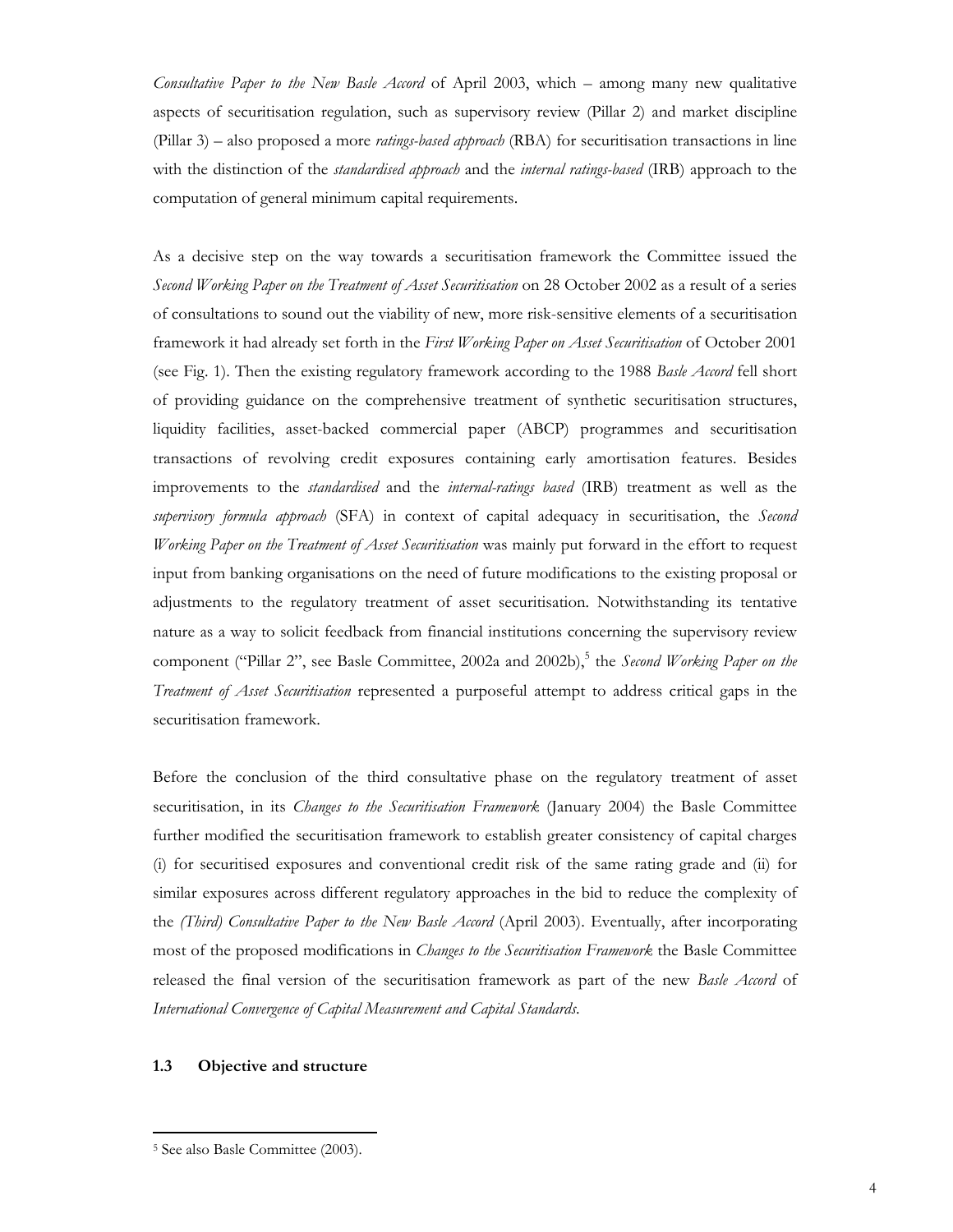The following sections provide a comprehensive overview of the gradual evolution of the *Securitisation Framework* for the treatment of asset securitisation as a culmination of a series of consultative processes completed by the Basle Committee in response to the continued use of loan securitisation for purposes of regulatory arbitrage. We carefully probe the founding components of this new regulatory framework so as to provide accessible understanding of what constitutes a consistent yet still contested regulatory approach to the computation of adequate capital requirements for securitised credit exposures. Although we incorporate a simplified sensitivity analysis of the varying levels of capital charges depending on the configuration of asset securitisation transactions, we do not engage in a profound analytical discourse about the benefits and drawbacks the new securitisation framework entails.

In the following section we first explain the contents of the *First Consultative Paper* and the *Second Consultative Paper* of 2001, before we move on to specify the *supervisory formula approach* (SFA) and the *ratings-based approach* (RBA) in their original tenor as stated in the *Second Working Paper on the Treatment of Securitisation* (Basle Committee, 2002a and 2002b), which had been the first account of a consistent regulatory policy for asset securitisation until the adoption of the *(Third) Consultative Paper to the New Basle Accord* (Basle Committee, 2003). Finally, a final exposition of substantial modifications to the regulatory treatment of securitisation under the IRB approach in the new *Basle Accord* of *International Convergence of Capital Measurement and Capital Standards* (Basle Committee, 2004b) outlines the *Changes to the Securitisation Framework* (Basle Committee, 2004a).

# **2 THE PATHOLOGY OF THE REGULATORY TREATMENT OF ASSET SECURITISATION – THE SECURITISATION FRAMEWORK**

#### **2.1 The new Basle Accord and the regulatory treatment of asset securitisation**

The revised version of the Basle Accord fundamentally rests on three regulatory pillars. In principle, the first pillar (Pillar 1, "Minimum Capital Requirements") is set for a similar tenor as the 1988 Basle Accord, which requires banks to meet minimum capital requirements for exposures to credit risk, market risk and operational risk. Banks are permitted to use either one of the following approaches to the computation of regulatory capital: the *standard approach*, the *foundation internal ratings-based* (IRB) approach or the *advanced internal ratings-based* (IRB) approach.

Although most attention has been devoted to capital adequacy set out in Pillar 1, the two remaining pillars are believed to be of even greater importance (The Economist, 2004). The second pillar (Pillar 2, "Supervisory Review") grants regulatory discretion to national supervisory authorities to tweak regulatory capital levels, e.g. they may impose additional capital charges for risk exposures they deem insufficiently covered in Pillar 1. Pillar 2 also includes the requirement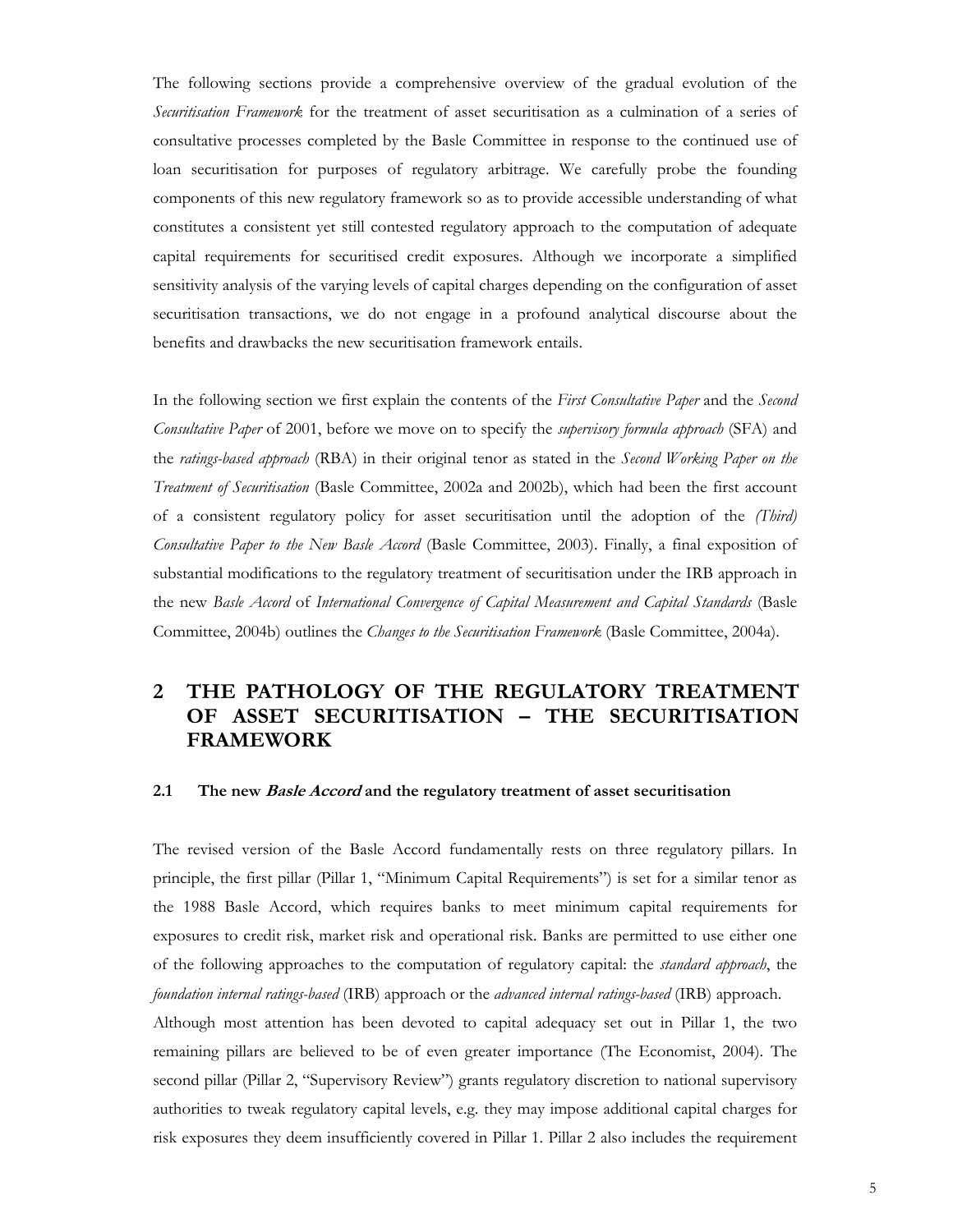of banks to develop internal processes to assess their overall capital adequacy commensurate to their risk profile in compliance with supervisory standards and to maintain appropriate capital levels. The third pillar (Pillar 3, "Market Discipline") compels banks to disclose more information to financial markets under the objective of strengthening their market discipline and transparent risk management practices (Basle Committee, 2003).

Similar to the on-balance sheet treatment of straightforward credit exposures, the revised Basle Accord also requires banks to hold a certain amount of capital against any securitisation exposure under the *Securitisation Framework for Credit Risk*. It applies to securitisation transactions (synthetic or traditional) involving one or more underlying credit exposures from which stratified positions (or tranches) are created that reflect different degrees of risk. Besides the important distinctions drawn by the securitisation framework with reference to the transaction structure, it does not only account for the characteristics of securitised assets in terms of both available rating and portfolio characteristics but also for the different roles played by banks in the securitisation process (e.g. originating bank, investing bank and servicing agent/sponsoring bank) in the way securitisation is treated for regulatory purposes. Originating banks are of particular interest in this exposition of capital adequacy, mainly because they must satisfy a set of operational criteria depending on the type of transaction structure. Interestingly, these operational criteria for the capital treatment of traditional and synthetic structures are based on the economic substance rather than the legal form of the credit risk transfer. While initial proposals had almost exclusively focused on traditional (true sale) securitisation transactions, subsequent amendments have included also exposures from credit risk transfer arising from synthetic transactions, investments in ABS securities, retentions of subordinated tranches as well as liquidity facilities and credit enhancements. The securitisation framework distinguishes only between the so-called *standardised approach* and the *internal ratings-based approach* (IRB) in the way investing and originating banks compute the regulatory capital charge for securitised positions as so-called "risk-weighted assets" by multiplying the notional amount of securitised tranches by a specific risk-weight applied to the standard capital ratio of 8%.

## **2.2 The Consultative Package: The First Consultative Paper, the Second Consultative Paper and the First Working Paper on the Treatment of Asset Securitisation**

After the first serious attempts at formulating a regulatory position on the regulatory governance of asset securitisation in the *First Consultative Paper* in June 1999 the Basle Committee issued the *Second Consultative Paper* for the capital requirements of asset securitisation transactions on 16 January 2001, which eventually led to the publication of the *First Working Paper on the Treatment of Asset Securitisation* in October 2001. This revised proposal for an adjustment of regulatory capital and supervision by financial regulators was published as a separate 32-page chapter of a new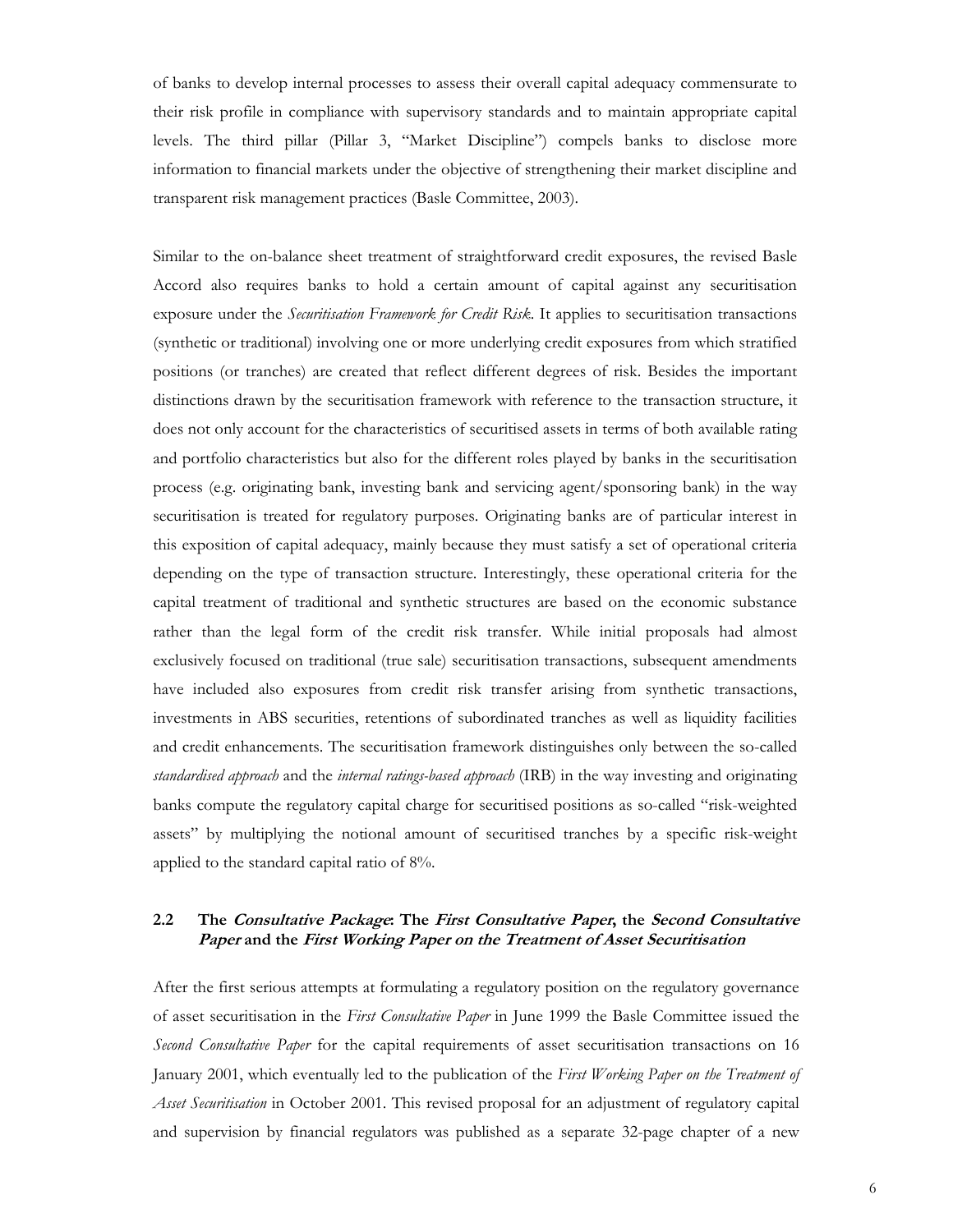proposal for the Basle Accord on the *International Convergence of Capital Measurement and Capital Standards* as a comprehensive effort to codify a regulatory framework. Although the First Consultative Paper had already set out definitions of key aspects of securitisation and established minimum operational criteria related to traditional (true sale) structures of credit risk transfer (i.e. where the originator transfers assets usually to an SPV), remained completely silent on synthetic transactions as a coming structural innovation in asset securitisation. It was only until the *First Working Paper on the Treatment of Asset Securitisation*, when initial regulatory provisions were revised to include a separate section on synthetic securitisation and operational criteria for the status of banks in securitisation transactions were put in place.6 The subsequent exposition outlines the most prominent aspects raised in the *First Working Paper on the Treatment of Asset Securitisation*. 7

### *2.2.1 Definition of true sale transactions by originating banks*

The outright transfer of assets off the balance sheet in standard (true sale) transactions represents the most fundamental case of regulatory relief sought by an originating bank. Only if a "clean break" (or "credit de-linkage") of transferred assets meets regulatory approval, the originating bank is permitted to remove assets from the calculation of risk-based capital ratios. According to the *First Working Paper on the Treatment of Asset Securitisation* regulatory capital relief through true sale transactions applies only if the following operational criteria are satisfied: (i) in compliance with legal provisions governing asset sales, the transferred assets have been legally isolated from the transferor; that is, the assets are put beyond the reach of the transferor and its creditors, even in bankruptcy or receivership; (ii) the transferee is a qualifying special-purpose vehicle (SPV) and the holders of the beneficial interests in that entity have the right to pledge or exchange those interests, and (iii) the transferor does not maintain effective or indirect control over the transferred assets.8 Unless these conditions hold the Basle Committee proposes to retain the respective assets on the books of the originating bank for regulatory accounting purposes (RAP), even if the assets have been removed from the books under GAAP standards. These operational criteria were refined later on in the Second Working Paper on the Treatment of Asset Securitisation and the new Securitisation Framework of the agreement on *International Convergence of Capital Measurement and Capital Standards* by the Basle Committee (see section 2.4).

<sup>6</sup> Besides the critical issue of information disclosure requirements, the revised proposal also draws an important distinction between implicit/residual risks and explicit risks in securitisation. In this context implicit risk refers to residual risk that is thought of not being legally assumed by an originating or sponsoring bank; however, due to an obligatory commitment to safeguard investors' interests it might still be tacitly recognised to that extent that actions in defiance of an understanding might prejudicially affect the reputation of the originating or sponsoring bank participating in a securitisation transaction.

<sup>7</sup> See Basle Committee (2001), 87ff.

<sup>8</sup> These conditions are essentially the same as in IAS 39/FASB 140/FASB 125, and therefore, there is no new restriction or qualifying condition being put up by the regulators.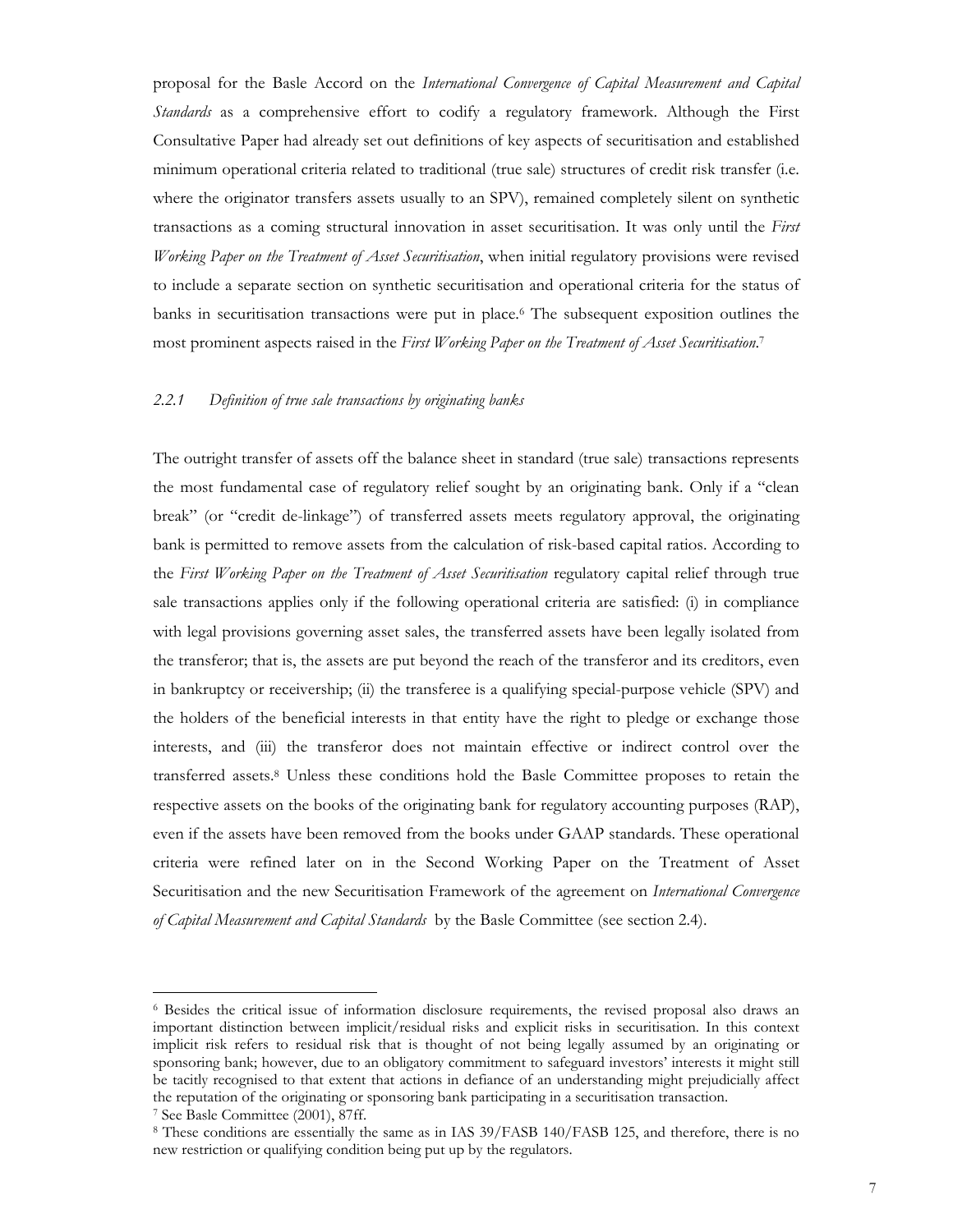The regulatory provisions in the *Second Consultative Paper* and the *First Working Paper on the Treatment of Asset Securitisation* also specifies minimum capital requirements of securitised exposures held by investing banks (and originating banks, if they retain a fraction of the original transaction volume or a standing commitment/residual claim). For loss of detailed information about the underlying exposures of securitised reference portfolios, investing banks are required to hold regulatory capital for positions of securitisation transactions. In a nod to previous regulatory advances the *Second Consultative Paper* proffers the adoption of ratings-based risk weightings ("ratings-based approach" (RBA)) for rated tranches (see Tab. 1 below) as a regulatory default risk equivalent to their external rating grade.

|         | Rating range | Risk weighting     |
|---------|--------------|--------------------|
| AAA     | $AA -$       | 20%                |
| $A +$   | $A -$        | 50%                |
| $BBB+$  | BBB-         | $100\%$            |
| $BB+$   | BB-          | 150%               |
| $B+$    | D            | capital deduction* |
| unrated |              | capital deduction* |

\* *regarded as credit en han cem en t*

 $\overline{a}$ 

**Tab. 1.** *Risk-weights according to the revised "Consultative Package" (2001).*

In the case of low-risk, *unrated* tranches (e.g. in private placements) or guarantees, the Basle Committee introduced the so-called "look-through approach" for the calculation of the capital charge. This approach requires that the unrated most senior position of a transaction will receive the average risk-weight that would otherwise be assigned to all securitised credit exposures in underlying portfolio (subject to supervisory review), whilst all subsequent, less senior tranches (mezzanine classes but also second loss facilities and other similar structural enhancements) should be accorded a 100% risk-weighting. An originating bank (but also a sponsoring or even an investing bank) might provide a first or second loss position as credit support (credit enhancement).9,10 For instance, the originating bank commonly retains a first loss piece as the

<sup>9</sup> Under the *First Working Paper on the Treatment of Asset Securitisation* the originating bank would need to deduct the notional amount of the first loss position directly from its capital stock. Thus, if a sponsoring bank, for instance, accepts a credit enhancement for first losses in the amount of 5m out for a 100m transaction, a full capital deduction (which implies a risk-weighting of 1250%) reflects the capital loss in case of default. However, any additional loss protection is viewed as a direct credit substitute with a 100% risk weighting, provided that a sufficient and significant level of first loss protection is being provided. Hence, a second loss provision of 10m on top of a first loss protection of 5m would incur a further capital charge of 0.8m.

<sup>10</sup> The Basle Committee (2002b) defines credit enhancement as a contractual arrangement [,] in which the bank retains or assumes a securitisation exposure and, in substance, provides some degree of added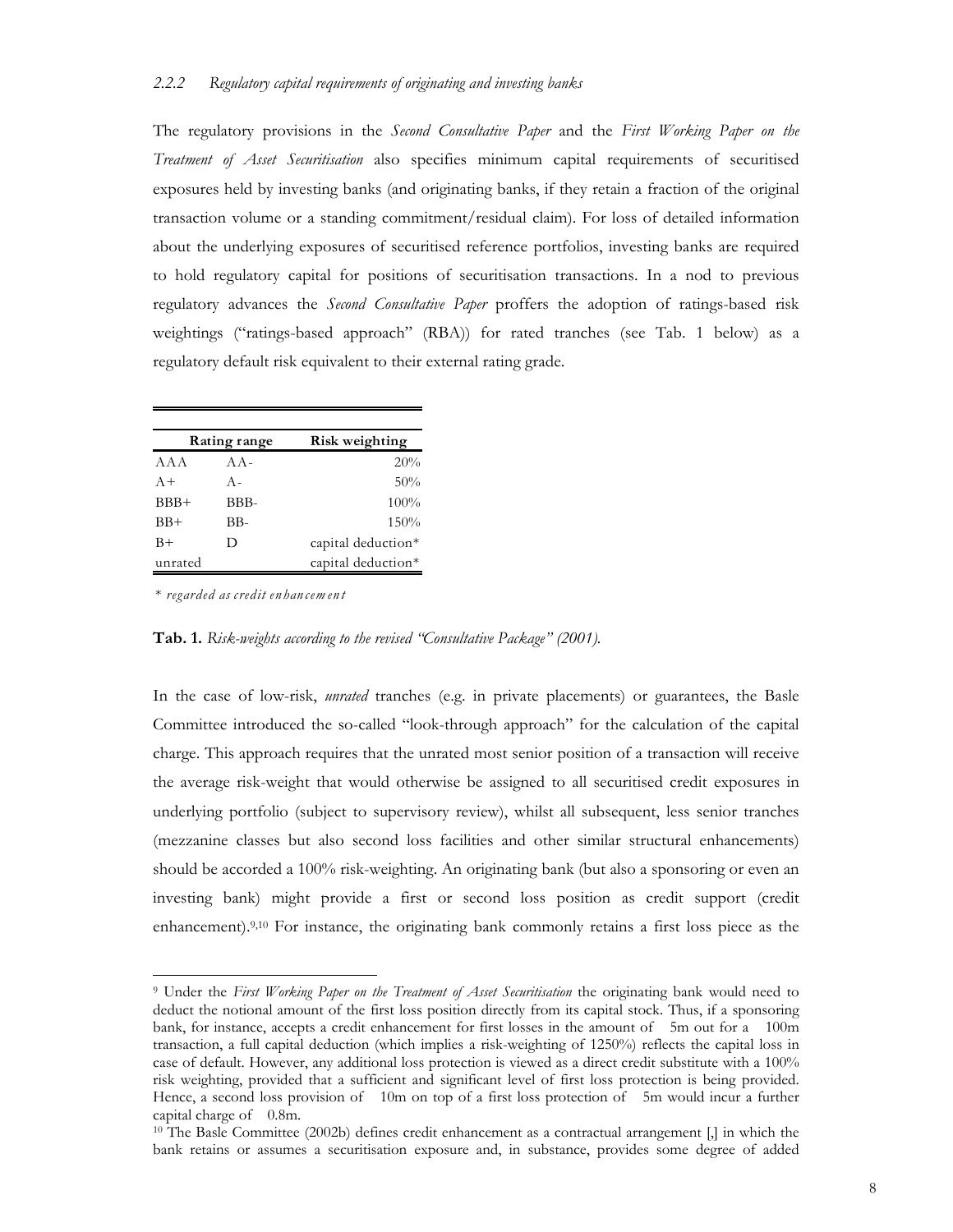most junior unrated tranche. Any first loss position would be fully deducted from the capital base, whilst a second loss facility entails an adjustment after it has been valued on an arm's length basis in line with normal credit approval and review processes. The latter is considered to be a credit substitute with a 100% risk-weighting.

The restrictive use of the *look-through approach* to most senior positions in securitisation transactions implicitly requires but investing banks (and not issuer) to be effectively exposed to risk arising from securitised exposures (otherwise they would be assigned a standard risk-weight of 100%). According paragraph 527 of the *First Consultative Paper* the following conditions need to be satisfied for the *look through approach* to be applicable:

- (i) rights on the underlying assets are held either directly by investors or by an independent trustee<sup>11</sup> on their behalf or by a mandated representative;
- (ii) in the case of a direct claim, the holder of the securities has an undivided pro rata ownership interest in the underlying assets, i.e. the underlying assets are subject to proportional rights of investors, whilst the SPV must not have any liabilities unrelated to the transaction;
- (iii) in the case of an indirect claim,

- a. all liabilities of the trust or special purpose vehicle (or conduit) that issues the securities are related to the issued securities;
- b. the underlying assets must be fully performing when securities are issued;
- c. the securities are structured such that the cash flow from the underlying assets fully meets the cash flow requirements of the securities without undue reliance on any reinvestment income, i.e. the securitisation transaction perfectly matches the cash flow stream generated from the underlying portfolio; and
- d. funds earmarked as pay-out to investors but not yet disbursed do not carry a material reinvestment risk.

protection to other parties to the transaction. [...]." According the current regulatory framework, the *optimal structure* of securitisation transactions would avoid a first loss piece altogether, so there would be no specific credit enhancement for the most junior tranche. Consequently, the degree of the credit enhancement needed also proxies for the discrepancy of standardised minimum capital requirements and the issuer's own assessment of adequate risk provision for a certain quality of the reference portfolio to be securitised. However, if the provision of a so-called "first loss piece" cannot be avoided, the issuers follow the objective of setting credit enhancement levels *as low as possible*. Although credit enhancement is commonly derived from *internal* sources, i.e. they may be generated from the assets themselves, it can take a wide range of *external* forms, which includes third-party guarantees, letters of credit from highly-rated banks, reserve funds, first and second loss provisions and cash collateral accounts, which have overtaken letters of credit as the method of choice for major public transactions.

<sup>11</sup> e.g. by having priority perfected security interest in the underlying assets.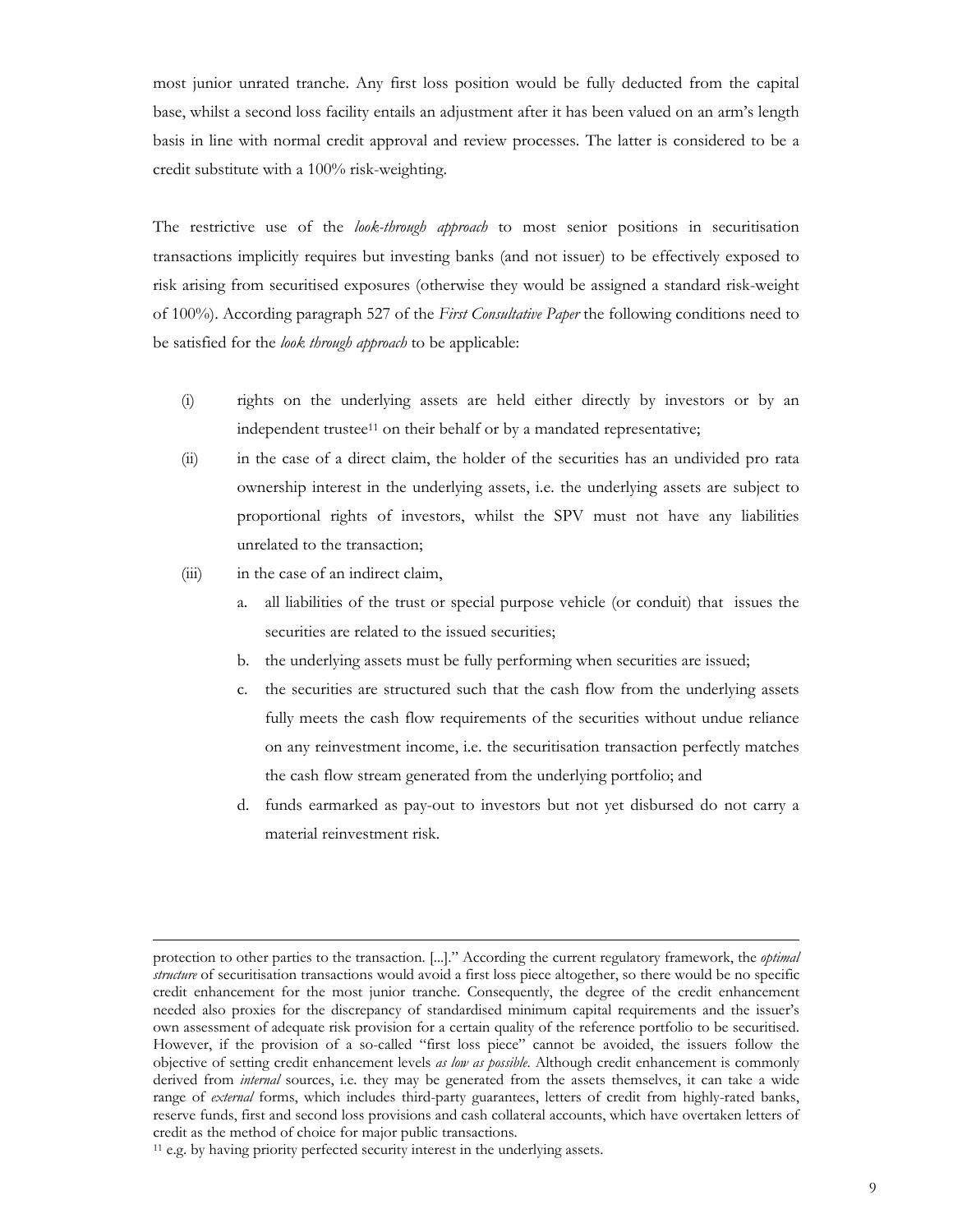Furthermore, the look-through approach requires a risk-weighting of unrated tranches equal to the highest risk-weight assigned to an asset of the reference portfolio. When the *First Consultative Paper* was published, however, the method proposed by the Basle Committee still lacked sufficient clarification of how the capital charge would be determined in this case. At the time, two basic approaches would have lent themselves as suitable means of resolution: (i) either some inferred external rating of an unrated securitisation tranches or (ii) the quantification of both the residual risk held originating bank following the securitisation of assets and the amount of credit risk that was actually transferred in the stratified positions of securitised exposures. Soon it became clear that the incentive of originating banks to engage in regulatory arbitrage by shifting high quality assets from their balance sheet would require regulatory action to prevent banks from assuming a higher risk profile at the same regulatory charge. Hence, the Basle Committee gave more credence to a model-based method of deriving risk-weights for unrated tranches.

## *2.2.3 Regulatory distinction between credit support and liquidity support in securitisation programmes and asset-backed commercial paper (ABCP) conduits*

The notion of sponsoring or managing banks includes the administration of securitisation programmes or asset-backed commercial paper (ABCP) conduits, where credit exposures from different banks and/or small business creditors are pooled in a securitised reference portfolio. These conduits typically tend to feature an integrated liquidity support mechanism by sponsoring banks (either programme-wide or pool-specific). Such a contractually fixed commitment to lend on part of the sponsoring or managing bank attracts risk-weightings depending on its maturity. While a short-term agreement to lend is converted with a 0% risk-weighting, any long-term agreement is treated as a direct credit substitute, and, thus, attracts a 100% risk-weighting. Moreover, as one of several special provisions concerning such off-balance sheet exposures, the *First Working Paper* addresses mounting concern over the regulatory treatment of liquidity facilities to asset backed commercial paper (ABCP) as credit enhancement without any clear-cut practical distinction of credit support and liquidity support being put in place. Consequently, the Basle Committee has established a set of essential criteria to conceptually distinguish liquidity support from credit support:

- (i) a facility, fixed in time and duration, must provided to the SPV, not to investors, which is subject to usual banking procedures and, at regular banking terms, subject to usual banking procedures,
- (ii) the SPV must have the option at its disposal to seek credit support from elsewhere,
- (iii) the terms of the facility must be established on grounds of a clear identification in what circumstances it might be drawn, ruling out the utilisation of the facility neither as a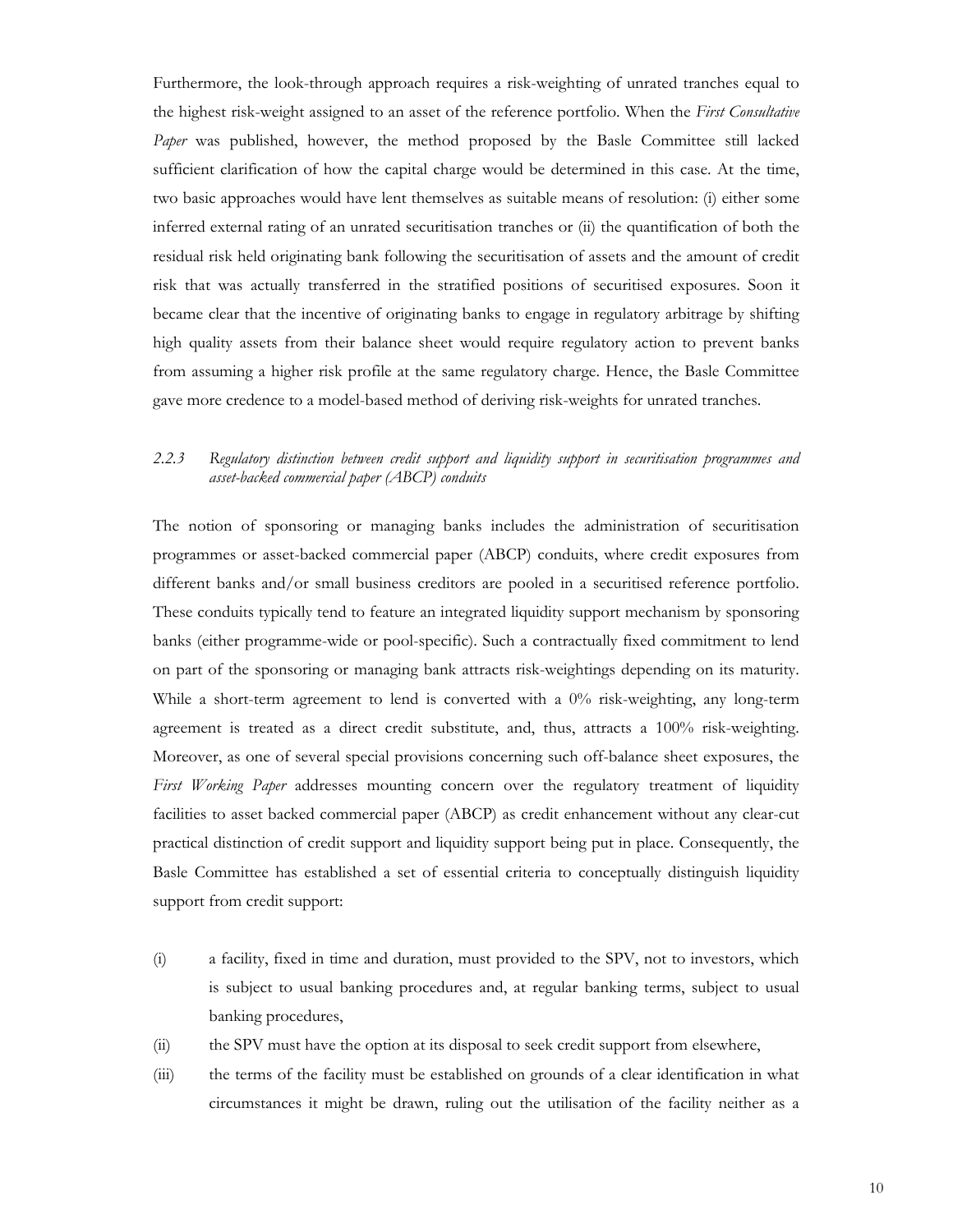provider of credit support, as a source of permanent revolving funding nor as cover for sustained asset losses,

- (iv) the facility should include a contractual provision (on the basis of a reasonable asset quality test) to either prevent a drawing from being used to cover deteriorated or defaulted assets or to reduce or terminate the facility for a specified decline in asset quality, and
- (v) the payment of the fee for the facility should not be further subordinated or subject to a waiver or deferral, while the drawings under the facility should not be subordinated to the interests of the note holders.

If the above-mentioned criteria hold, liquidity support as a contingent commitment for future lending draws a 20% conversion factor. Otherwise the liquidity facility will qualify as a credit enhancement, which would be treated no different than an investment in a securitisation transaction with a risk-weighting based on either internal or external ratings. So a back-of-theenvelope calculation of a liquidity facility for a partly-supported ABCP conduit of 100m (of which 50m have already been drawn) would require a capital charge of 50m+(100m- $50m$ <sup>\*</sup>20<sup>%</sup> = 60m.

Moreover, the *First Working Paper on the Treatment of Asset Securitisation* also considers the reimbursement of cash advances by the servicing bank in the context of liquidity or credit support granted to an SPV. Nonetheless, it recognises contractual provision for temporary advances to ensure uninterrupted payments to investors only as long as "the payment to any investors from the cash flows stemming from the underlying asset pool and the credit enhancement [are] subordinated to the reimbursement of the cash advance." This qualification ensures seniority of cash advances and requires the servicer of the transaction to withhold a commensurate fraction of the subsequent cash collections to recoup previous cash advances.

### *2.2.3.1 Revolving asset securitisation*

 $\overline{a}$ 

In most revolving asset securitisation transactions, the SPV advances funds to the originating bank in the form of revolving credit in return for the receipt of periodic repayments from a pool of outstanding loans this refinancing arrangement allows the originator continue to generate.12 At the same time, the SPV refinances itself by issuing commoditised structured claims as debt securities to capital market investors. These revolving securitisation structures are frequently supplemented by early amortisation triggers, which force an early wind-down of repayment of principal and interest to investors in the event of an significant deterioration of securitised

<sup>12</sup> See also Grill and Perczynski (1993) for a more detailed description.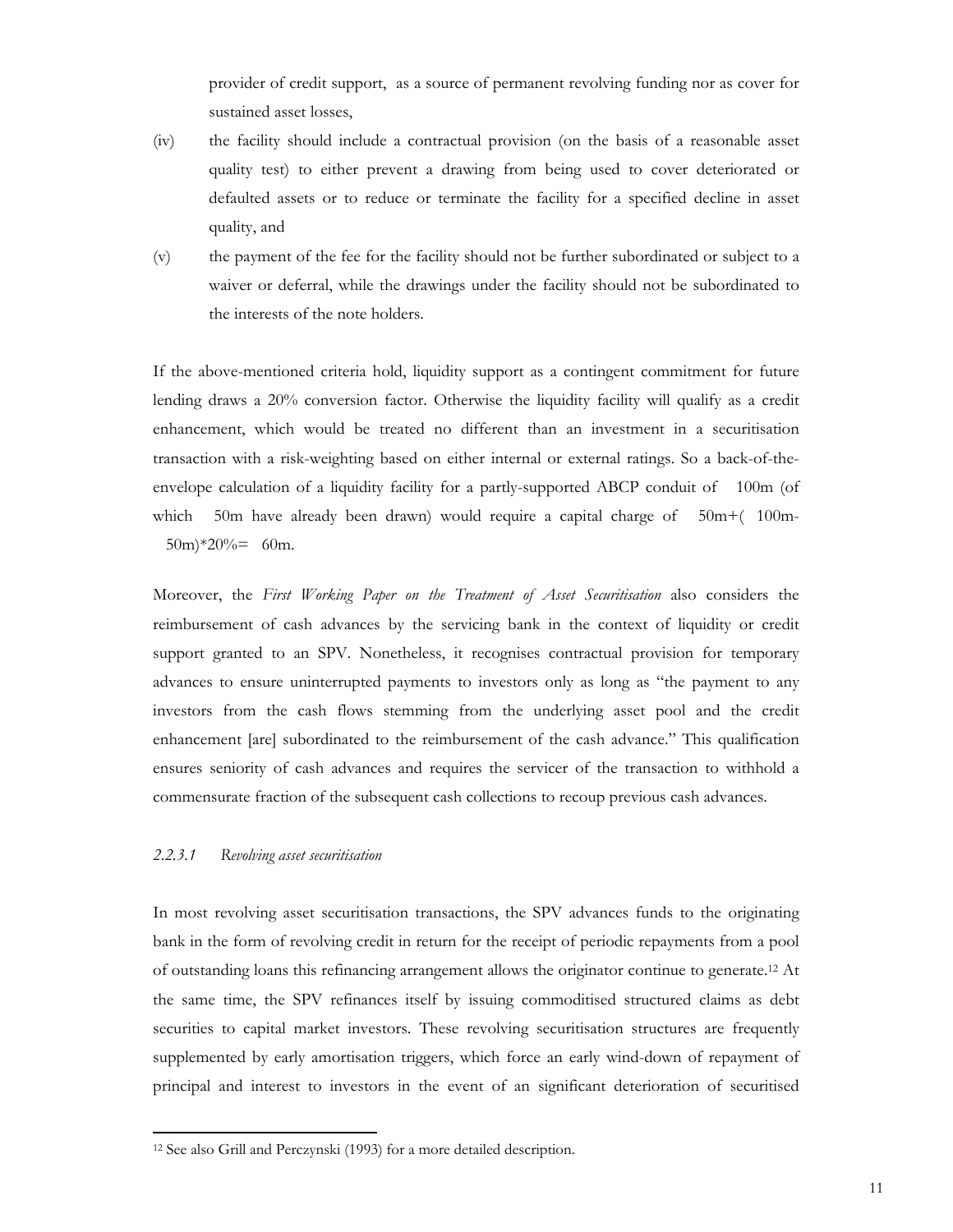portfolio value due to higher than expected levels of debtor delinquency and/or loan termination. However, in the case of a sudden drop in the cash flow position of the underlying reference portfolio the originator could be denied a timely withdrawal of revolving credit from the SPV. Early amortisation compels the SPV to use cash flows from securitised loans to pay down investors instead of revolving the amount back to the originator, because the originator's claim in appropriating collections in replenishing the collateral portfolio is subordinated to the payment claims of investors.

Although early amortisation functions like credit support to the benefit of investors, the Basle Committee considers such a mechanism potential hazardous to proper cash flow allocation if early amortisation is triggered in the context of revolving asset securitisation transactions. Hence, if a transaction includes an "amortisation trigger" the First Working Paper on Asset Securitisation set forth that the notional amount of the securitised asset pool is to be regarded a credit equivalent and charged with a minimum 10% conversion factor for the off-balance sheet piece of the reference portfolio, which may be increased by national regulatory authorities depending on their assessment of various operational requirements.

# **2.3 The Second Working Paper on the Treatment of Asset Securitisation and the (Third) Consultative Paper (CP3)**

The *Second Working Paper on the Treatment of Asset Securitisation* (Basle Committee, 2002a and 2002b) refines the preceding consultative process on the treatment of synthetic transactions by way of providing a more detailed specification of distinctive operational criteria applicable to different types of transaction structures depending on their economic substance rather than their legal form. An originating bank is exempted from including securitised exposures in the calculation of their minimum regulatory capital requirement for credit risk if the following conditions below hold:

## (i) traditional securitisation:

- a. the credit risk of associated exposures has been transferred to third parties;
- b. no legal and/or economic recourse: the transferor has no direct or indirect control over the transferred assets, i.e. assets are legally isolated from the transferor and beyond the reach of the transferor and its creditors, even in the event of insolvency or receivership (which must be supported by a legal opinion);13

<sup>&</sup>lt;sup>13</sup> Direct control is defined as any provision that gives rise to economic recourse, such as the possibility to repurchase transferred exposures or the obligation to retain some residual risk in the performance of transferred assets.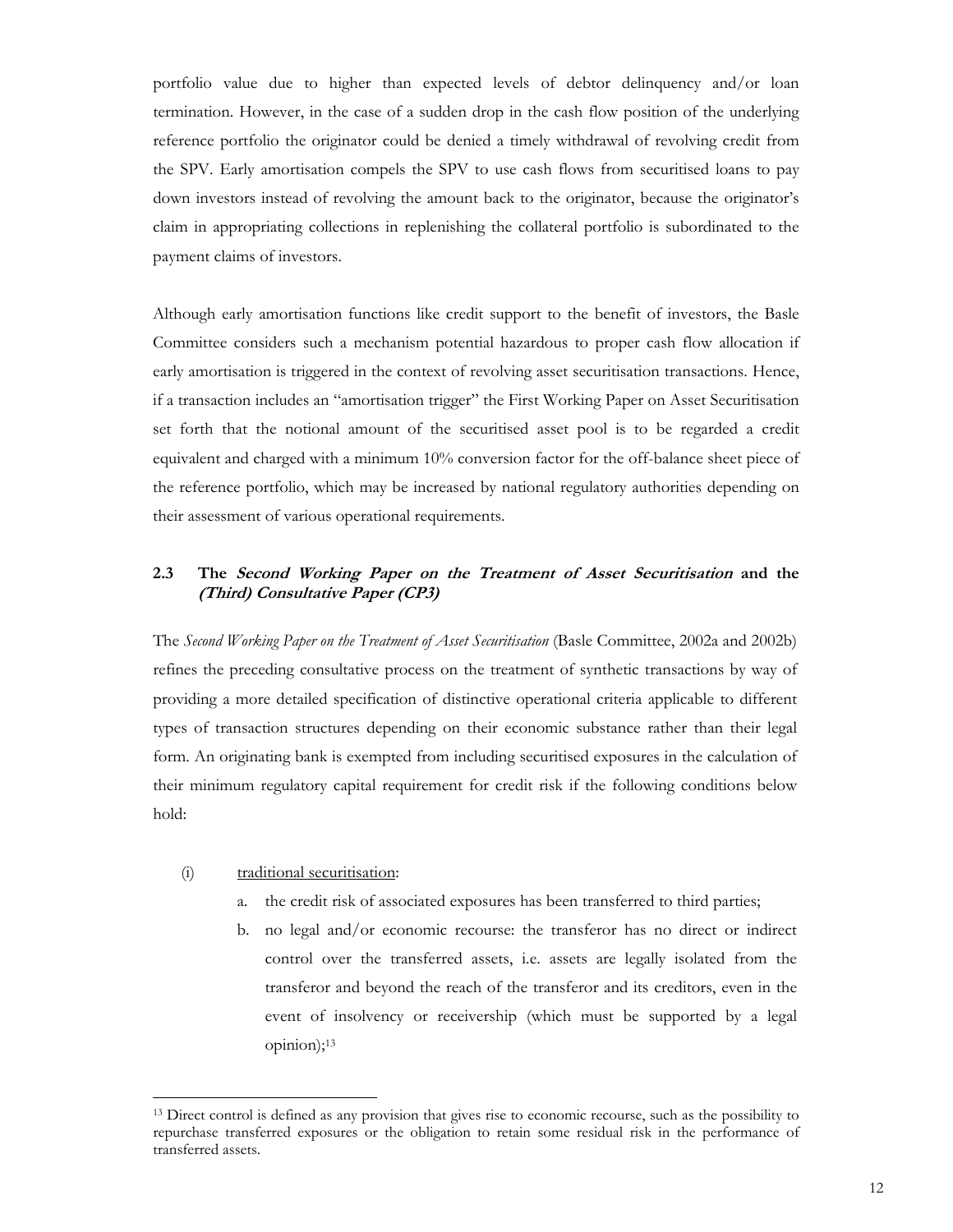- c. the transferee is a qualifying special-purpose vehicle (SPV) and the holders of the beneficial interests in that entity have the right to pledge or exchange those interests without restrictions;
- d. investors purchasing the debt securities issued by the SPV as a means of refinancing the purchasing price of the securitised assets have a claim on the underlying assets but not on the transferor;
- e. clean-up calls are permissible if they are (i) not mandatory, (ii) exercised at the discretion of the originating bank and (iii) not designed as credit support;14 and
- f. transaction must not contain clauses that would require the originator to systematically alter (i) the asset quality of the reference portfolio, (ii) the level of credit enhancement and (iii) the nominal investor return after inception of the securitisation transaction.

# (ii) synthetic securitisation:

 $\overline{a}$ 

- a. originating banks must have sought appropriate legal opinion, which verifies that the contractual obligations arising from the documented credit risk transfer are legally enforceable and binding to all parties involved;
- b. significant transfer of credit risk of securitised exposures to third party and protection provider must be eligible guarantor;
- c. the credit quality of the [credit default swap] counterparty (i.e. the protection provider) and the value of the securitised reference portfolio must not have a material positive correlation;
- d. clearly defined redemption criteria: procedures for timely liquidation of collateral in a credit event/default of the counterparty;
- e. the types of collateral that qualify for synthetic transactions are: cash, certificates of deposit, gold, rated debt securities, certain unrated debt securities, equities<sup>15</sup> and funds; and
- f. transaction must not contain clauses that would (i) limit credit protection, (ii) alter the nature of the credit risk transfer or (iii) alter the securitised exposures in a way that would deteriorate the quality of the reference portfolio.

Once a traditional (true sale) and synthetic securitisation meets these requirements the securitised exposures are subject to a regulatory treatment pursuant to the securitisation framework.16 Under

<sup>14</sup> The exercise of a clean-up call should be limited to cases when the notional value of assets <10% and the cost of servicing outweighs the benefits from continued repayment.

<sup>15</sup> Only equities listed in main indices are eligible for the simple approach of operational criteria that qualify for eligible collateral in synthetic securitisation. The comprehensive approach allows for all equities to be considered.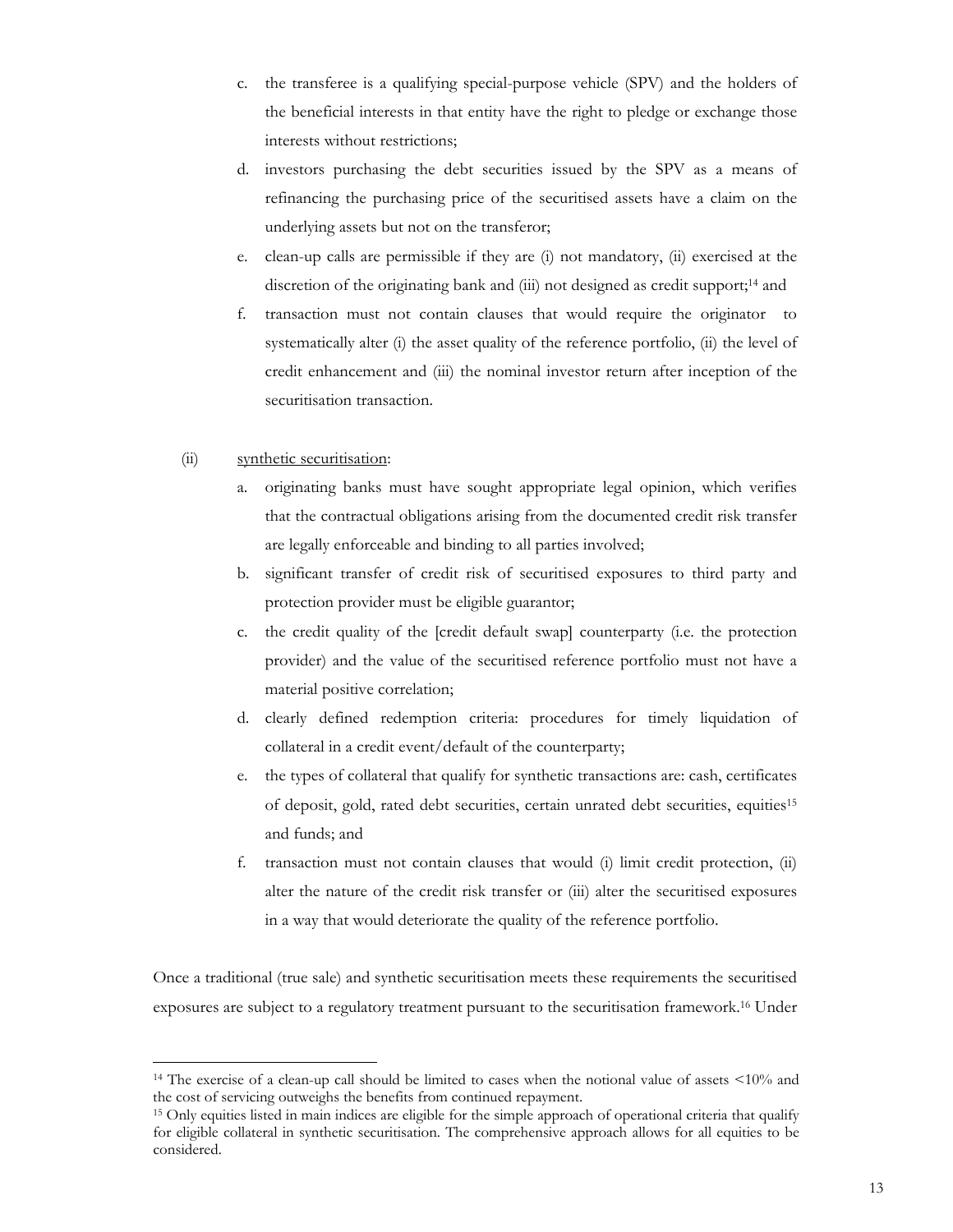the securitisation framework both originating and investing banks are required to provide a regulatory capital charge for the risk-weighted assets of securitised exposures held.17

Moreover, in combination with the *(Third) Consultative Paper to the New Basle Accord* (Basle Committee, 2003) it represent the first attempt to expand the *Securitisation Framework* (see Fig. 1) in a revised definition of risk-weightings (RWs) of securitised assets. In particular, the proposition aims to discriminate between rated and unrated securitisation exposures held by originating and investing banks. The regulatory policy put forward by the *(Third) Consultative Paper to the New Basle Accord* distinguishes between two methodologies for the treatment of securitisation transactions in keeping with the general regulatory treatment of credit risk: the *standardised approach* and the *internal ratings-based approach* (IRB), where the latter approach breaks down into the *supervisory formula approach* (SFA) and the *ratings-based approach* (RBA) in an advanced treatment of positions in securitisation transactions.

#### *2.3.1 Standardised approach for securitisation exposures*

 $\overline{a}$ 

§526 *(Third) Consultative Paper to the New Basle Accord* (Basle Committee, 2003) explicitly mentions that issuing banks have to choose the same method for the regulatory treatment of securitisation transactions as the one used to determine the capital requirements for the type of underlying credit exposures. Hence, for loss of insufficient information about the designated reference portfolio and/or inadequate in-house credit risk management capabilities (in order to calculate the IRB risk-weightings and the regulatory capital requirement *KIRB*),18 the use of the *standardised approach* for the credit risk of the underlying exposures of securitised exposures automatically entails the use the standardised approach within the securitisation framework.

The *standardised approach* does not distinguish between originators and investors in securitisation, whereas third-party (non bank) investors are treated differently. Analogous to the standardised approach of ordinary credit exposures the basic procedure the risk-weighting of individual claims (in the context of securitisation, read *securitised claims* or *tranches*) is determined by the external

<sup>&</sup>lt;sup>16</sup> Note that the securitisation framework does not cover implicit support mechanisms, such as moral recourse.

<sup>17</sup> Generally, in §§521-524 the *(Third) Consultative Paper to the New Basle Accord* stipulates that banks are required to hold regulatory capital against all of their securitisation exposures arising from (i) the provision of *credit risk mitigants* to securitisation transactions, such as investments in asset-backed securities, (ii) the retention of subordinated tranches, and (iii) the extension of liquidity facilities or credit enhancements. In case of capital deduction for securitisation exposures, banks are required to provide appropriate regulatory capital by taking 50% from Tier 1 capital and 50% from Tier 2 capital – except for regulatory provisions of any expected future margin income, which would need to be deducted from Tier 1 capital (Basle Committee, 2003).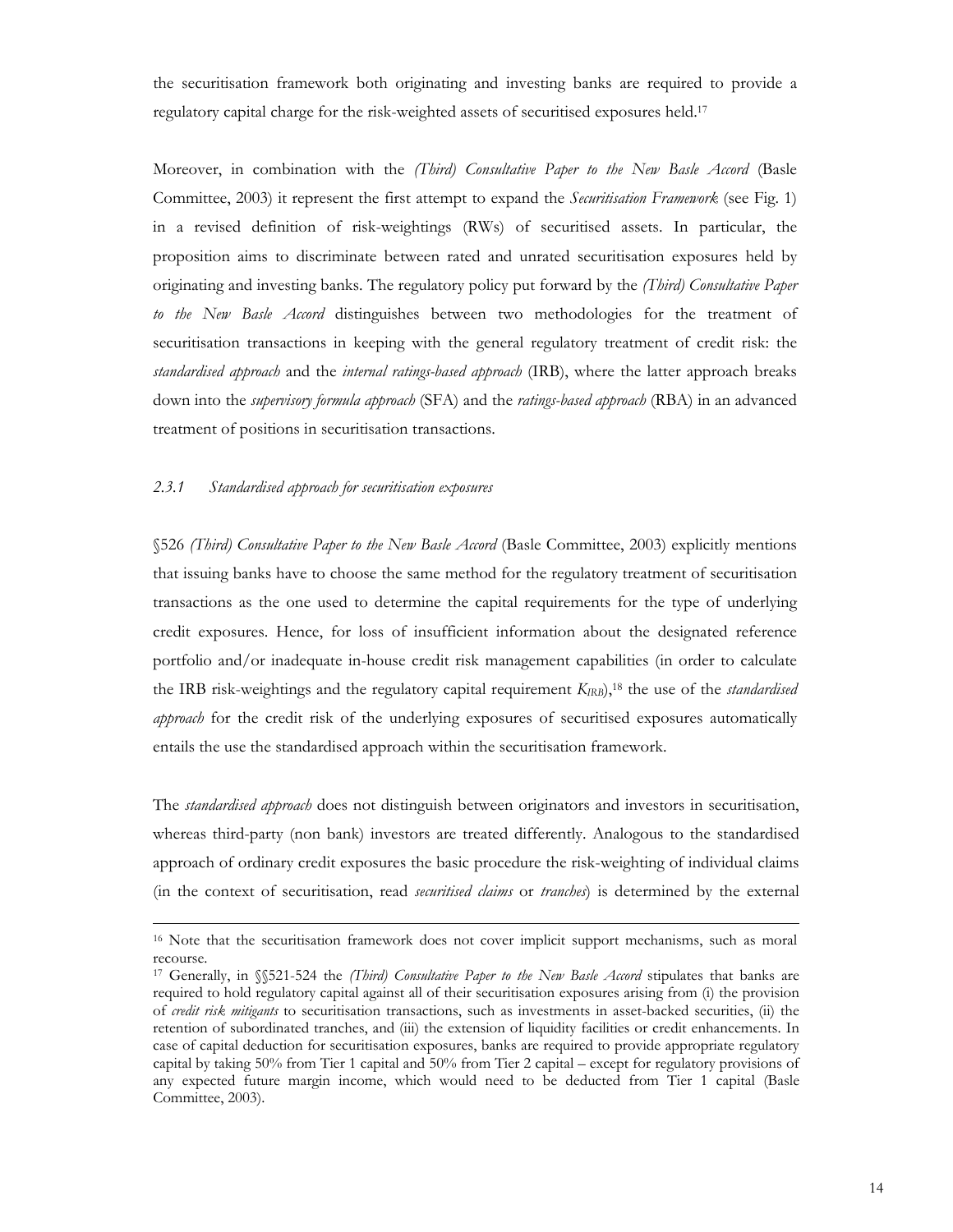rating (see Tab. 2). The risk-weights for securitised claims are based on the *long-term rating of the securitisation products* and decrease in a higher rating grade (similar to "regular" claims, categorised by the type of debtor, e.g. sovereigns, banks<sup>19</sup> and corporates). These risk-weights are further distinguished by the type of underlying exposure, i.e. retail portfolios *(individual and SME claims)*, residential property *(residential mortgages)* and commercial real estate *(commercial mortgages)*. Whereas unrated securitisation exposures with a non-investment grade (external) rating (i.e. below "BBB- ") are deducted from capital by issuers (§§529 and 530 *(Third) Consultative Paper to the New Basle Accord*),<sup>20</sup> the *unrated* most senior tranche of a securitisation transaction would be subject to a socalled *look-through treatment*, i.e. the risk-weight is determined by the average risk-weighting of the underlying credits. However, as illustrated in Tab. 2, the capital charges of securitised claims (esp. for non-investment grade tranches) are substantially higher than the charges imposed on corporate and bank credits with the same rating.21

|                         |          |        |      |                 | <b>Rating Grades</b> |              |           |           |
|-------------------------|----------|--------|------|-----------------|----------------------|--------------|-----------|-----------|
|                         |          | AAA to |      | $A+$ to BBB+ to | $BB+$ to             |              |           |           |
|                         |          | $AA-$  | $A-$ | BBB-            | $BB-$                | $B+$ to $B-$ | below B-  | Unrated   |
| Claim s on              |          |        |      |                 |                      |              |           |           |
| Sovereigns              |          | $0\%$  | 20%  | 50%             | 100%                 | $100\%$      | 150%      | $100\%$   |
| Banks                   | Option 1 | 20%    | 50%  | 100%            | 100%                 | $100\%$      | 150%      | $100\%$   |
|                         | Option 2 | 20%    | 50%  | 50%             | 100%                 | 100%         | 150%      | 50%       |
| Corporates              |          | 20%    | 50%  | 100%            | 100%                 | 150%         | 150%      | $100\%$   |
| Securitisation products |          |        |      |                 |                      | Capital      | Capital   | Capital   |
| (long-term rating)      |          | 20%    | 50%  | 100%            | 350%                 | deduction    | deduction | deduction |
|                         |          |        |      |                 |                      |              |           |           |

**Tab. 2.** *Risk-weighting (standardised approach).*

<sup>&</sup>lt;sup>18</sup>  $K_{RR}$  is the ratio of (a) the IRB capital requirement for the underlying exposures in the securitised pool to (b) the notional or loan equivalent amount of exposures in the pool (e.g. the sum of drawn amounts plus undrawn commitments).

<sup>19</sup> The risk-weights for banks break down into two options: (i) risk-weighting on the country the bank is incorporated *(Option 1)* or (ii) risk-weighting based on the assessment of the individual bank *(Option 2)*. Moreover, claims on banks with an original maturity of three months or less would receive a risk-weighting that is one category more favourable.

<sup>20</sup> Similarly, securitisation exposures in *second loss positions* do not have to be deducted if the first loss position (most junior tranche) provides enough protection (§§529 and 532 *(Third) Consultative Paper to the New Basle Accord*). Third-party (non-bank) investors may recognise external ratings up to "BB+" to "BB-" for risk-weighting purposes of securitisation exposures, i.e. capital deduction for securitised claims applies only for rating grades of "B+" and lower.

<sup>21</sup> The *(Third) Consultative Paper to the New Basle Accord* also proposes specific risk-weightings according to the type of underlying exposure: (i) claims included in *regulatory retail portfolios* (75% risk-weighting), i.e. exposures to individuals (e.g. credit card debt, auto loans, personal finance) or SMEs with low *granularity* (e.g. single obligor concentration must not be higher than 0.2% of overall regulatory retail portfolio) and low *individual exposure* (i.e. maximum counterparty exposure not higher than 1 million); (ii) *claims secured by residential property* (35% risk-weighting); and (iii) *claims secured by commercial real estate* (100% risk-weighting).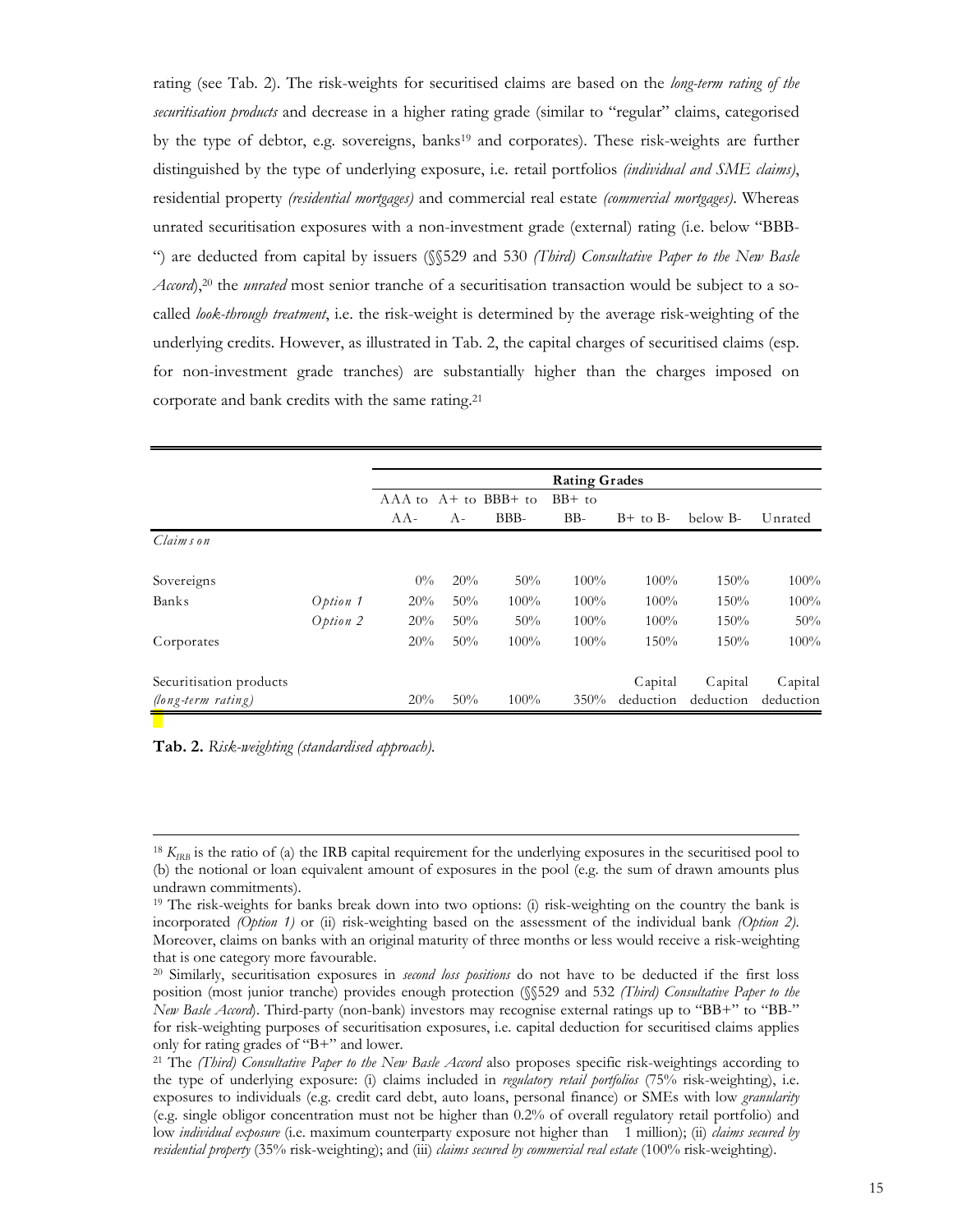The IRB approach extends the *standardised approach* along two dimensions. First, it (i) modifies the *external ratings-based* assignment of *risk-weightings* (RWs) of the *standardised approach* by controlling for tranche size, maturity and granularity of securitisation tranches (*ratings-based approach* (RBA); see Tab. 2)22 and (ii) introduces the *supervisory formula approach* (SFA) as an *internal-ratings based* (IRB) measure to allow for more regulatory flexibility of issuers (and investors) with more sophisticated credit risk management capabilities, which would otherwise not be accounted for in the standardised approach.

Second, according to §567 *(Third) Consultative Paper to the New Basle Accord* (Basle Committee, 2003) the IRB approach departs from an undifferentiated treatment of originators and investors in securitisation markets under the *standardised approach*. A distinction of originating and investing banks requires that (i) investors generally use the *ratings-based approach* (RBA) (except for those approved by national supervisors to use *supervisory formula approach* (SFA) for certain exposures), and (ii) originators use either the *supervisory formula approach* (SFA) or the *ratings-based approach* (RBA), depending on the availability of an external or inferred rating and sufficient information about the securitised exposures (see Tab. 4). *Originating* banks are required to calculate  $K_{IRB}$  in all cases and hold capital against held positions (i.e. securitisation claims/tranches) as follows:

### (i) *unrated* tranches:

- a. insufficient information to calculate the IRB capital charge from *KIRB*: full capital deduction;
- b. sufficient information to calculate the IRB capital charge from *KIRB*: capital deduction of tranche sizes ("thickness levels") up to *KIRB*, then application of the *supervisory formula approach* (SFA).
- c. The maximum capital requirement is capped at *KIRB* regardless of the notional amount of unrated tranches.
- (ii) *rated* tranches:

 $\overline{a}$ 

a. *inferred* rating: risk-weighting according to the *ratings-based approach* (RBA) based on the rating of the subordinate tranche, provided that externally rated tranche is subordinated and longer in maturity;

<sup>22</sup> Hence, both the *standardised approach* and the *internal ratings-based approach* (IRB) allow for qualifying external ratings and various operational criteria (see §525 *(Third) Consultative Paper to the New Basle Accord* (2003)) to be used in the *ratings-based approach* (RBA).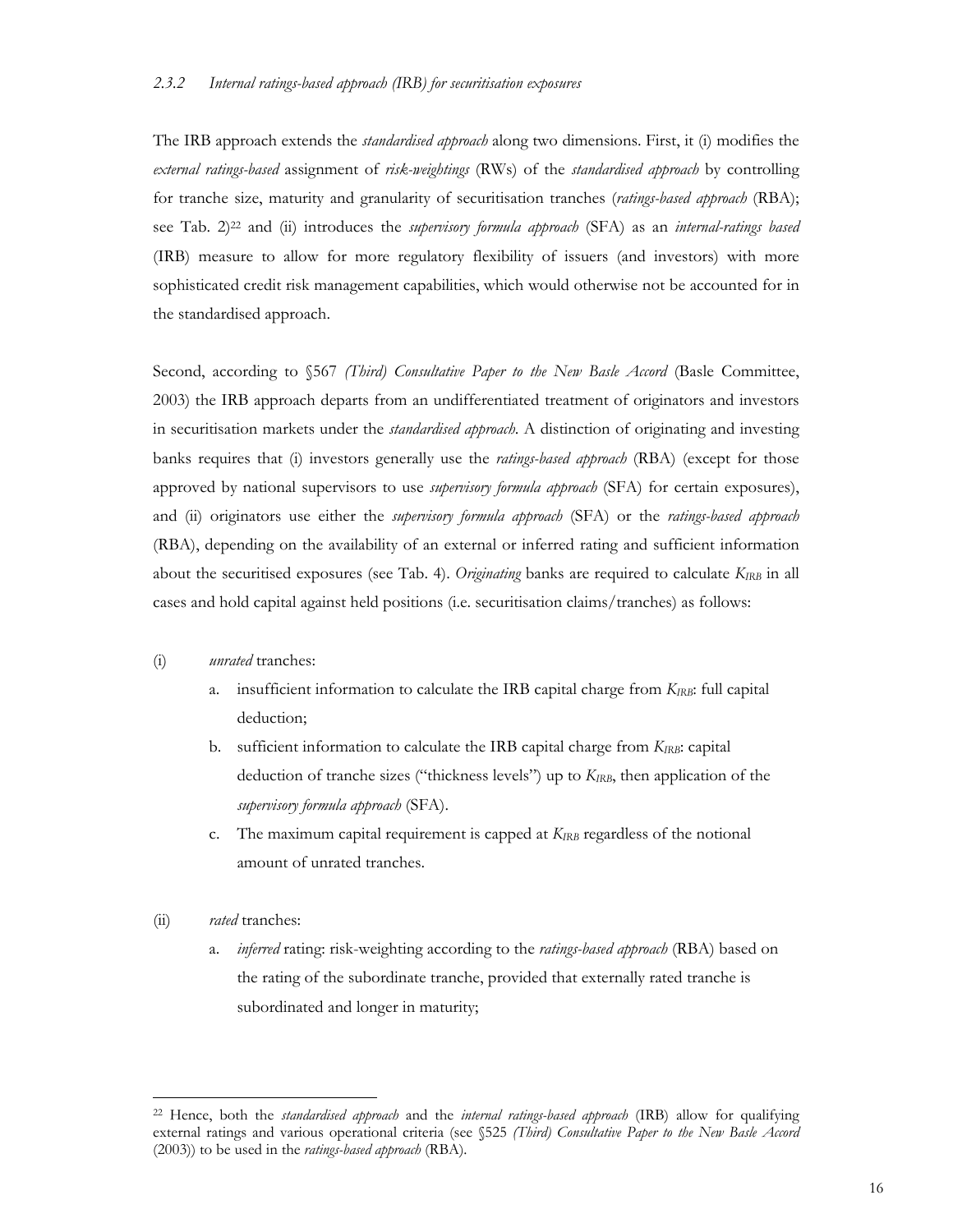- b. *external* rating<sup>23</sup>: capital deduction of tranche sizes ("thickness levels") up to  $K_{IRB}$ , then risk-weighting according to the *ratings-based approach* (RBA).24
- c. The maximum capital requirement is capped at *KIRB* regardless of the notional amount of unrated tranches.

Investing banks would need to use the *ratings-based approach* (RBA) if an *external* rating were available or could be *inferred*, irrespective of whether a position held falls below or above the *KIRB* boundary. Unrated positions must be deducted unless the investing bank receives supervisory approval to calculate the *KIRB* for a position and use the SFA like originating banks if the very position fall above the *KIRB* threshold.

The *supervisory formula approach* (SFA) determines the regulatory requirement for each issued tranche  $k \in m$  as "risk-weighted asset", where the (regulatory) *IRB capital charge* for a certain tranche amount (i.e. its exposure at inception) is multiplied by factor 12.5 (which would imply a full capital deduction of the tranche size if the IRB capital charge amounts to a 100% riskweighting at a 8% capital ratio). The SFA-based regulatory capital requirement is computed on the basis of essential five bank-supplied input variables, reflecting the structured risk of the transaction set forth in *Section III Credit Risk – the Internal Ratings-based Approach* (Basle Committee, 2002a):  $K_{IRB}$ , the internal ratings-based (IRB) capital charge that would be applied had the underlying exposures not been securitised (but held directly on the sponsor's balance sheet);<sup>25</sup> the "credit enhancement level" of each tranche (position)  $L_k$ ; the "thickness" of each tranche  $T_k$ ; the effective total number *N* of loans in the securitised loan pool; and the exposure-weighted average loss-given-default (LGD) of the given reference portfolio.26 The *IRB capital charge* for each tranche  $k^{27}$  is defined as the amount of securitised exposures  $C_k$  multiplied by  $\max[0.0056 \times T_k, S(L_k + T_k) - S(L_k)]$ , where the "supervisory formula" (SF) is defined by the function  $S(.)$ , and the "credit enhancement level"  $L_k$  gives rise to an intensity-based

<sup>23</sup> i.e. public ratings only.

<sup>24</sup> see §§575-577 *(Third) Consultative Paper to the New Basle Accord*.

<sup>&</sup>lt;sup>25</sup> The Basle Committee defines  $K_{IRB}$  as the ratio of (i) the IRB-based capital requirements including the EL portion for the underlying reference portfolio of securitised assets to (ii) the exposure amount of the "exposure amount of the pool (e.g. the sum of drawn amounts related to securitised exposures plus the EAD [exposure-at-default] associated with undrawn commitments related to securitised exposures (Basle Committee, 2002a)." The IRB-based capital requirements have to be calculated in accordance with the IRB approach for credit risk as if the securitised exposures were continued to be held by the originating bank, mainly because it reflects the beneficial effect of any credit risk mitigant applied to the underlying reference portfolio on all of the securitised exposures.

 $26$  See Appendix 6.1 for the definition of the effective total number of exposures N and the average lossgiven-default (LGD).

<sup>27</sup> Note that whenever a bank holds proportional interest in a tranche, the capital charge for this position equals a commensurate proportion of the capital charge of the entire tranche.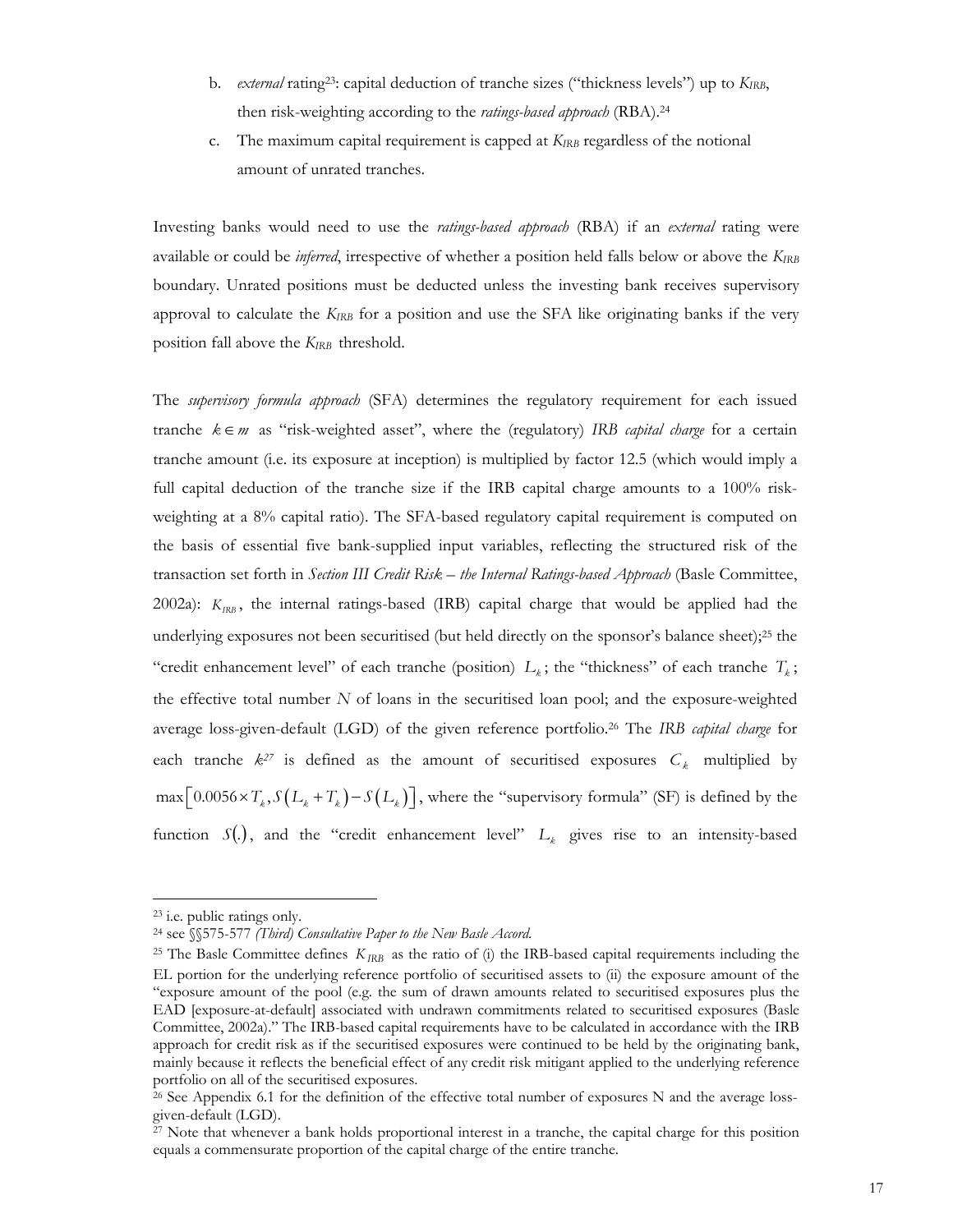approximation of the tranche-specific capital charge.28 This securitisation framework of the *Second Working Paper on the Treatment of Asset Securitisation* was subsequently followed by a period of intense negotiations between national regulatory authorities and banks about the risk sensitivity of proposed measures during the so-called third consultative phase, which resulted in the *(Third) Consultative Paper* in April 2003 before further amendments in response to continued concern by the banking industry eventually established a new securitisation framework within the revised Basle Accord on International Convergence of Capital Measurement and Capital Standards in 2004.

## **2.4 Amendments to the Third Consultative Paper: Changes to the Securitisation Framework and International Convergence of Capital Measurement and Capital Standards: Credit Risk – Securitisation Framework**

In October 2003 the Basle Committee announced plans to revise the internal ratings-based (IRB) approach within the securitisation framework in response to criticism received by the banking industry, which mainly concentrated on what was considered an unbalanced treatment of senior securitised asset exposures and conventional credit risk of the same rating grade. After the Basle Committee had issued a working paper on proposed *Changes to the Securitisation Framework* (Basle Committee, 2004) in the bid to reduce the complexity and the burden of implementing the provisions of the *Second Working Paper on Asset Securitisation* and the *(Third) Consultative Paper* (CP3) on 30 January 2004, it finally published new guidelines on the treatment of asset securitisation as part of the *International Convergence of Capital Measurement and Capital Standards: Credit Risk – Securitisation Framework* in June 2004. Based on the *Changes to the Securitisation Framework* the Committee affirms efforts to (i) install greater internal consistency of risk-weightings applied to similar securitisation exposures irrespective of the approach used (SFA vs. RBA) and (ii) to eliminate differences in the treatment of securitisation exposures held by originators and investors (see Tab. 3).

The major structural change proposed in the revision of the *(Third) Consultative Paper* concerns a refined methodological treatment of unrated and rated positions of investing and originating banks in securitisation transactions for regulatory purposes. For one, the new securitisation framework adopts the proposed *Changes to the Securitisation Framework* (January 2004) concerning the IRB approach by extending the *Ratings-Based Approach* (RBA) to include all rated positions (either rated explicitly or with an inferred rating), regardless of whether the bank is an originator or an investor. This provision also renders irrelevant both the availability of sufficient information for the computation of  $K_{IR}^{29}$  and the question of whether positions fall above or

<sup>28</sup> See Appendix 6.2 for the specification of the "supervisory formula" (SF) and the "credit enhancement level" *L*.

<sup>29</sup> i.e. the capital charge that would have been applied to the underlying exposures had they not been securitised.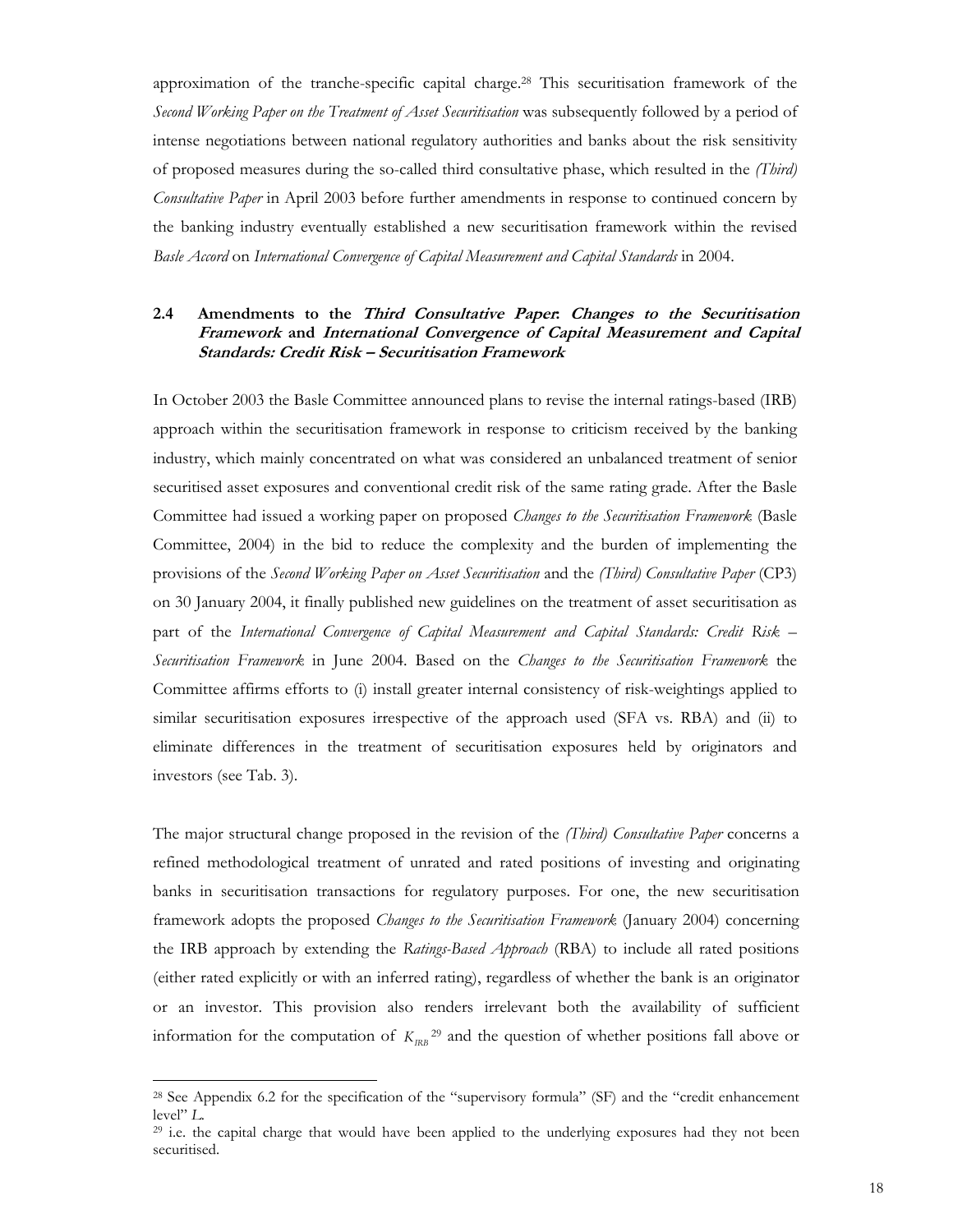below the *K<sub>IRB</sub>* threshold as put forth by the *(Third) Consultative Paper* for the application of RBA to rated positions held by originating banks. Moreover, the RBA would also be used in the *Internal Assessment Approach* (IAA) for unrated low-risk positions,<sup>30</sup> e.g. liquidity facilities and credit enhancements, banks extend to *Asset-Backed Commercial Paper* (ABCP) conduits. The IAA maps internal risk assessments of such exposures to rating agency criteria for the asset type purchased by the conduit so as to reflect more closely leading banks' current risk management practices.

| <b>Securitisation</b><br>exposure |                                       |                                              | <b>Standard Approach</b>                                                                           | <b>IRB Approach</b>                           |                                   |  |
|-----------------------------------|---------------------------------------|----------------------------------------------|----------------------------------------------------------------------------------------------------|-----------------------------------------------|-----------------------------------|--|
|                                   |                                       | Originating<br><b>Investing Bank</b><br>Bank |                                                                                                    | Originating Bank <sup>1</sup>                 | <b>Investing Bank</b>             |  |
| Rated <sup>3</sup>                | Investment Grade                      |                                              | Risk-weight (RW) of long-term ratings:<br>AAA to AA- (20%), A+ to A- (50%),<br>BBB+ to BBB- (100%) | <b>RBA</b>                                    |                                   |  |
|                                   | Rating                                |                                              | Risk-weight (RW) of short-term ratings:<br>A1/P1 (20%), A2/P2 (50%), A3/P3<br>$(100\%)$            | Max. capital<br>requirement: K <sub>IRR</sub> | Max. capital<br>requirement: None |  |
|                                   | Non-Investment<br><b>Grade Rating</b> | All positions:                               | Risk-weight (RW) of<br>long-term ratings: BB+                                                      | <b>RBA</b>                                    |                                   |  |
|                                   |                                       | Deduction                                    | to BB- (350%); all<br>positions rated B+ and<br>lower: Deduction                                   | Max. capital<br>requirement: $K_{\text{top}}$ | Max. capital<br>requirement: None |  |
| Unrated <sup>4</sup>              |                                       |                                              |                                                                                                    | <b>SFA/</b><br>Simplified SFA <sup>2</sup>    | All positions:<br>Deduction       |  |
|                                   |                                       | All positions: Deduction                     |                                                                                                    | Max. capital<br>requirement: $K_{\text{top}}$ | Max. capital<br>requirement: None |  |

1: Investing banks need to seek supervisory approval for inclusion in this category of regulatory capital treatment, whereas originating banks automatically fall into this category. 2: The application of the *Simplified SFA* in lieu of the *SFA* is also subject to supervisory approval. 3: Under the IRB approach the term "rated" refers to positions with an external rating or an inferred rating. 4: The IAA permits originating banks to used RBA for exposures to ABCP conduits, where the internal rating equivalent represents an investment grade/rating.

**Tab. 3.** *The new securitisation framework (Basle Committee, 2004a and 2004b).*

 $\overline{a}$ 

Changes during the third consultative phase towards a revised securitisation framework also include a closer alignment of the RBA-based risk-weights to the actual riskiness of securitised positions with a high external or inferred rating (as well as low-risk exposures to ABCP where the IAA applies). The proposed measure moves the focus of assigning the lowest set of risk-weights for investment grade ratings away from the "thickness" (as in the *(Third) Consultative Paper*) to the level of seniority of exposures with little or no loss of risk sensitivity at the cost of disqualifying some granular tranches from the use of the most preferential risk-weights (see Tab. 4).<sup>31</sup> Separate

<sup>&</sup>lt;sup>30</sup> The IAA only applies to exposures with an internal rating equivalent of investment-grade at inception.

<sup>31</sup> Generally, the working paper on *Changes to the Securitisation Framework* defines the term "senior tranche" in context of RBA as a position that is "effectively backed or secured by a first claim on the entire amount of the assets in the underlying securitised pool." Although this definition may only apply to the most senior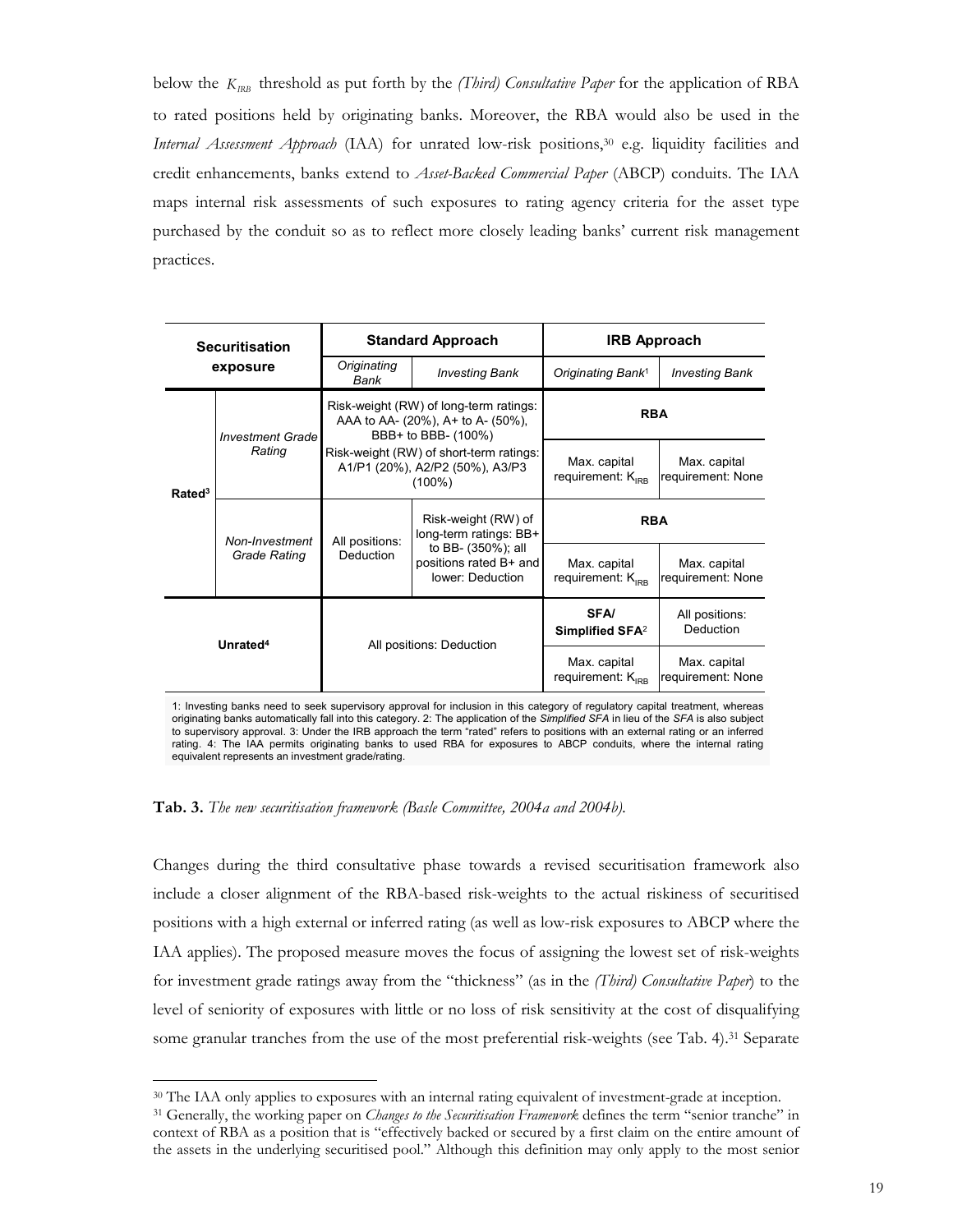risk-weights are assigned to (i) senior, granular tranches, (ii) non-senior, granular tranches ("base case") and (iii) tranches backed by non-granular pools. The change of eligibility for the preferential risk-weights is also accompanied by a more fine-tuned differentiation of risk-weights for different levels of investment grade-rated positions, so as to simplify the RBA framework.

|                                                                              | New RBA Risk Weights (CP3 RBA Risk Weights)                                                                 |                  |                                                          |  |  |  |  |
|------------------------------------------------------------------------------|-------------------------------------------------------------------------------------------------------------|------------------|----------------------------------------------------------|--|--|--|--|
| <b>Long-term Rating Grade</b><br>[Short-term Rating Grade]<br>(illustrative) | Senior tranches <sup>1</sup><br>(fomerly: thick)<br>tranches, backed<br>by highly granular<br>pools (N>99)) | <b>Base Case</b> | <b>Tranches backed</b><br>by non-granular<br>pools (N<6) |  |  |  |  |
| Aaa/AAA [A-1/P-1]                                                            | 7                                                                                                           | 12               | 20                                                       |  |  |  |  |
| Aa/AA                                                                        | 8                                                                                                           | 15               | 25                                                       |  |  |  |  |
| $A1/A+$                                                                      | 10 (20)                                                                                                     | 18 (20)          |                                                          |  |  |  |  |
| A2/A [A-2/P-2]                                                               | 12 (20)                                                                                                     | 20(20)           | 35                                                       |  |  |  |  |
| $A3/A-$                                                                      | 20 (20)                                                                                                     | 35(20)           |                                                          |  |  |  |  |
| Baa1/BBB+                                                                    | 35 (50)                                                                                                     |                  | 50                                                       |  |  |  |  |
| Baa2/BBB [A-3/P-3]                                                           | 60 (75)                                                                                                     |                  | 75                                                       |  |  |  |  |
| Baa3/BBB-                                                                    |                                                                                                             | 100              |                                                          |  |  |  |  |
| Ba1/BB+                                                                      |                                                                                                             | 250              |                                                          |  |  |  |  |
| Ba2/BB                                                                       | 425                                                                                                         |                  |                                                          |  |  |  |  |
| Ba3/BB-                                                                      | 650                                                                                                         |                  |                                                          |  |  |  |  |
| Below Ba3/BB-<br>[all other ratings/unrated]                                 |                                                                                                             |                  |                                                          |  |  |  |  |

The "old" RBA risk weights according to the *Second Working Paper on the Treatment of Asset Securitsation* (2002) have been added in parenthesis. Note the change of the qualification criteria for the most preferential risk weights from "highly granular tranches" to "senior tranches". 1: The most preferential risk weights are also assigned to unrated low-risk positions subject to IAA unless a liquidity facility or credit enhancement constituted a mezzanine position in economic substance, which would render applicable the "base case" applicable in this situation.

|  |  |  |  | <b>Tab. 4.</b> The new long-term and short-term RBA risk-weights (Basle Committee, 2004a and 2004b). <sup>32</sup> |  |  |  |  |  |  |  |
|--|--|--|--|--------------------------------------------------------------------------------------------------------------------|--|--|--|--|--|--|--|
|--|--|--|--|--------------------------------------------------------------------------------------------------------------------|--|--|--|--|--|--|--|

Generally, the regulatory risk-weightings for unrated positions (including liquidity facilities and credit enhancements extended to ABCP conduits, which are not captured by the IAA) in securitisation transactions continue to be based on a modified *Supervisory Formula Approach* (SFA), which, in its initial version, was considered unnecessarily complex (see Appendix 6.2). However, the new securitisation framework according to the *International Convergence of Capital Measurement*

position within a securitisation transaction, "in some instances there may be some other claim that, in a technical sense, may be more senior in the waterfall (e.g. a swap claim) but will be disregarded for the purpose of determining which positions are subject to the 'senior tranches' column (Basle Committee, 2004a)."

<sup>32</sup> The "mark-up" of risk-weights on securitisation tranches can be illustrated by comparing the IRB riskweights *per se* for an underlying asset class, e.g. residential mortgages and corporate loans, with the riskweights imposed on securitisation claims. The difference is the greatest especially for low investment grade ratings (e.g. "A", "Baa1" and "Baa2").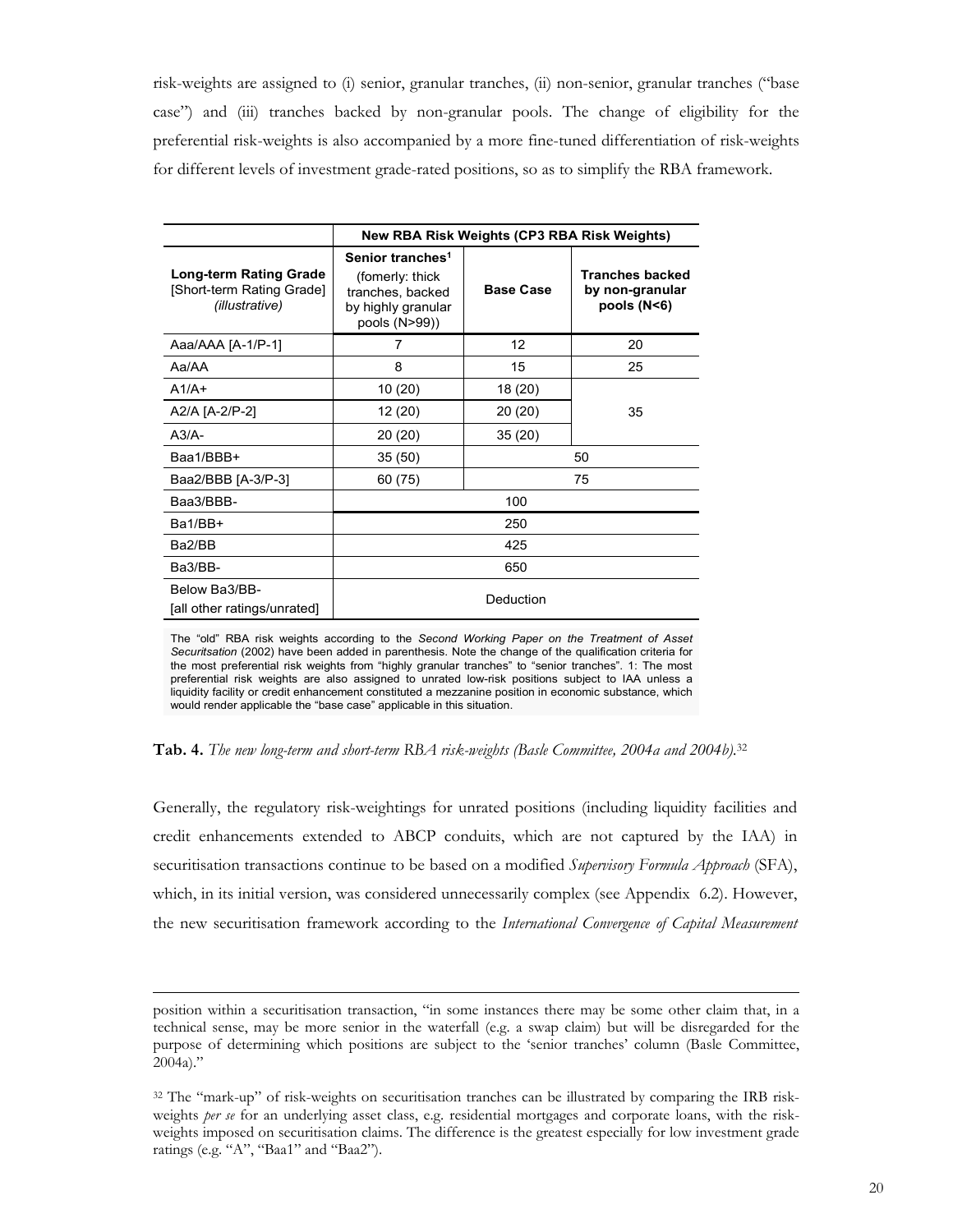*and Capital Standards* partially redresses the complexity of how the SFA formula is made up.33 The *Changes to the Securitisation Framework* before the agreement on the definition of SFA within the framework of the *International Convergence of Capital Measurement and Capital Standards* also set forth the so-called *Simplified Supervisory Formula* ("Simplified SF") as an alternative calculation to the existing *Supervisory Formula* (SF) of the *(Third) Consultative Paper* in order to ease some the computational burden involved in the old SF.34 However, the *Simplified SF* did not find entry in the final agreement on a new securitisation framework as subsection to the agreement on *International Convergence of Capital Measurement and Capital Standards* in June 2004.

Additionally, the Basle Committee decided to develop less restrictive operational criteria for the "top-down" IRB approach under the of the *(Third) Consultative Paper* to calculating  $K_{IRB}$ , especially for purchased receivables as securitised exposures. This revision reflects the inability of many banks during the consultative process to decompose expected loss estimates into reliable estimates of default probabilities (PD) and loss-given default (LGD). A flexible regime of deriving the capital charge for these assets (consistent with the IAA) would allow banks to rely on their own LGD estimates.

Overall, the revision of the securitisation framework enhances internal consistency across the standardised and IRB approaches as regards the treatment of both unrated and rated positions. This effort addresses concerns by the banking industry about the need of greater consistency within the securitisation framework in the way capital charges are computed on similar securitisation exposures irrespective of the approach (SFA or RBA) being used. The *Simplified SF* and the IAA represent viable alternatives to the modification of the original SF of the *(Third) Consultative Paper* in order (i) to simplify the complex IRB approach for unrated positions and (ii) to reconcile the difference between the two-factor model used to verify the RBA risk-weights and the single risk factor model applied in the context of SFA. Moreover, the implementation of the so-called "external rating override" grants originating banks (like investing banks) the privilege to calculate RBA-based risk-weights even if a rated position falls below the  $K_{IRB}$ boundary. This expanded use of RBA irrespective of whether the tranche size meets the  $K_{IRB}$ threshold rewards the use of the IRB approach of securitisation especially for non-investment grade rated tranches, whereas the more fine-tuned treatment of senior tranches (and the associated benefit of preferential risk-weights) helps align capital requirements closer to actual risk included in low-risk investment grade tranches. This measure attests to the growing importance of external ratings as market signals of the inherent risk of securitisation exposures,

<sup>33</sup> Note that the final Basle agreement on the *International Convergence of Capital Measurement and Capital Standards* (2004) suggests the elimination of the non-linear solution to the computation of a minimum risk weighting (i.e the "Floor") for a given tranche thickness (see Appendix 6.3).

<sup>34</sup> See Appendix 6.4 for the definition of the *Simplified SF*.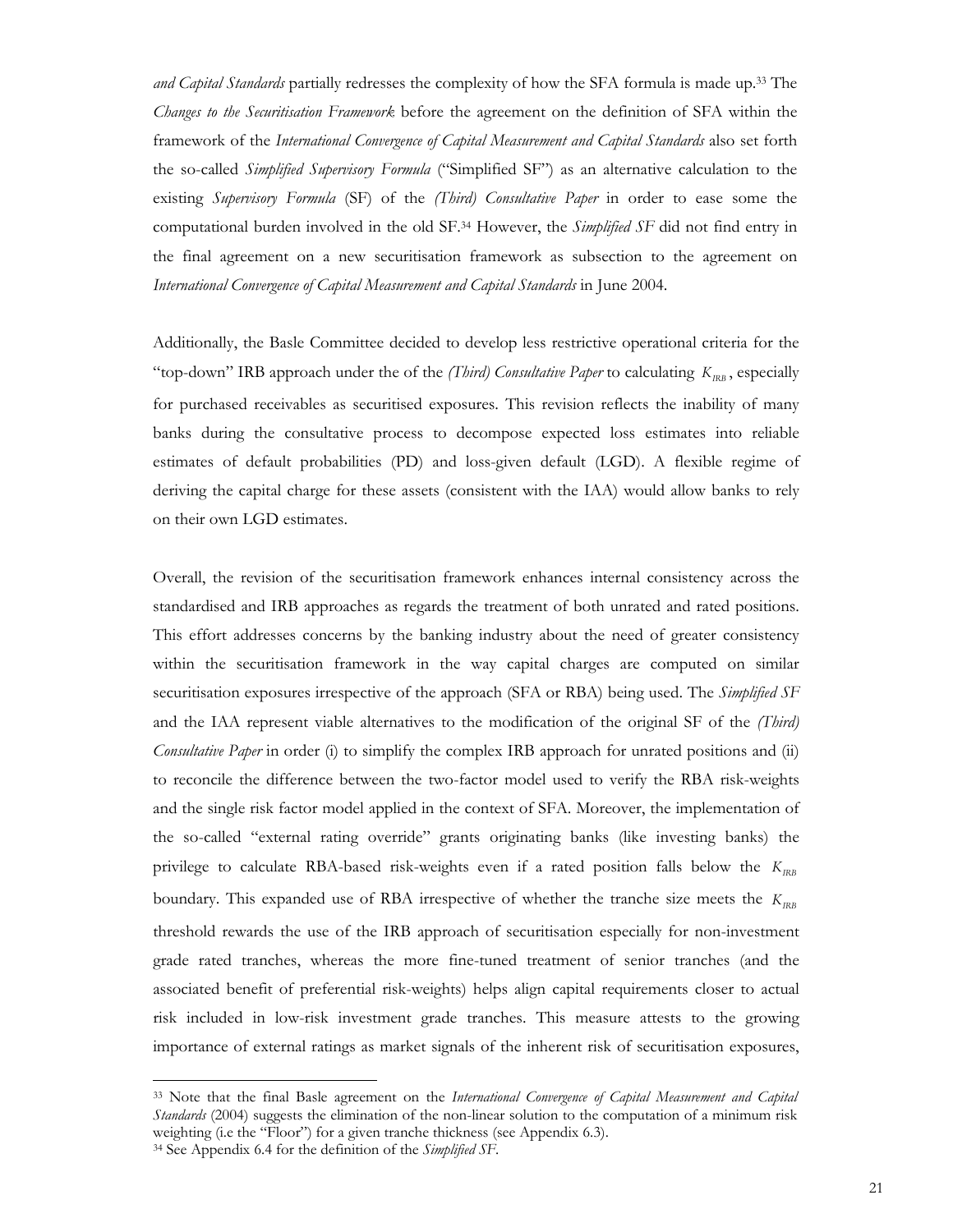which should carry the same regulatory capital charges irrespective of the holders of such positions.35 Finally, the Basle Committee upholds the original prerequisite of significant credit risk transfer in a securitisation transaction to ensure integrity of the securitisation framework between securitised and unsecuritised exposures within the overall revision of the capital requirements of the new Basle Accord.

# **3 CASE STUDY: THE OPTIMISATION OF REGULATORY CAPITAL**

The new Basle Accord on the *International Convergence of Capital Measurement and Capital Standards* ("Basle 2") presents a consistent securitisation framework, which all but eliminates possibilities of regulatory arbitrage through securitisation due to both (i) a more risk-sensitive computation of the capital charge for on-balance sheet credit exposures and (ii) a close alignment of capital requirements of securitised exposures and non-securitised credit exposures. The following illustration of capital requirements for different structures of securitisation transactions (see Tab. 4) relies on the latter aspect of regulatory change implicated in the new Basle Accord not to be fully met, i.e. the new Basle Accord would elicit different capital charges for non-securitised and securitised exposures of similar credit risk.

While the mitigation of overall regulatory capital requirements cannot be deemed the single most important motivation for securitisation, one needs to attest to regulatory optimisation defining importance in the way issuers devise and advance securitisation techniques to transfer asset exposures to capital markets until the new Basle Accord comes into effect in 2006. Especially, the migration from *conventional* (true sale) securitisation techniques to *synthetic* transaction types marks the effort of optimising regulatory capital relief by means of clearly defined investment risk. Assuming that under the existing Basle Accord on-balance sheet credit exposures translate into 100% risk-weighted assets (RWA), which draw a standard capital charge of 8% ("capital ratio") on their notional amount. Hence, any arrangement that yields minimum capital requirement for

<sup>35</sup> At the same time, the Basle Committee rejects further decomposition of risk-weights into portions of unexpected loss (UL) and expected loss (EL) in the bid to increase risk sensitivity of the securitisation framework due to the current definition of *K IRB* as the sum of UL and EL portions of on-balance sheet credit risk exposures. Since the EL tends to be relatively small compared to UL for senior securitisation positions the existing capital requirements are treated as fully representing capital against UL for investment grade-rated positions and unrated positions above *K IRB* . Conversely, in the case of unrated positions that fall below *K IRB* or are rated non-investment grade, full deduction of the notional tranche amount appears sufficiently adequate to account for the changing proportions of EL and UL in declining seniority of securitised exposures.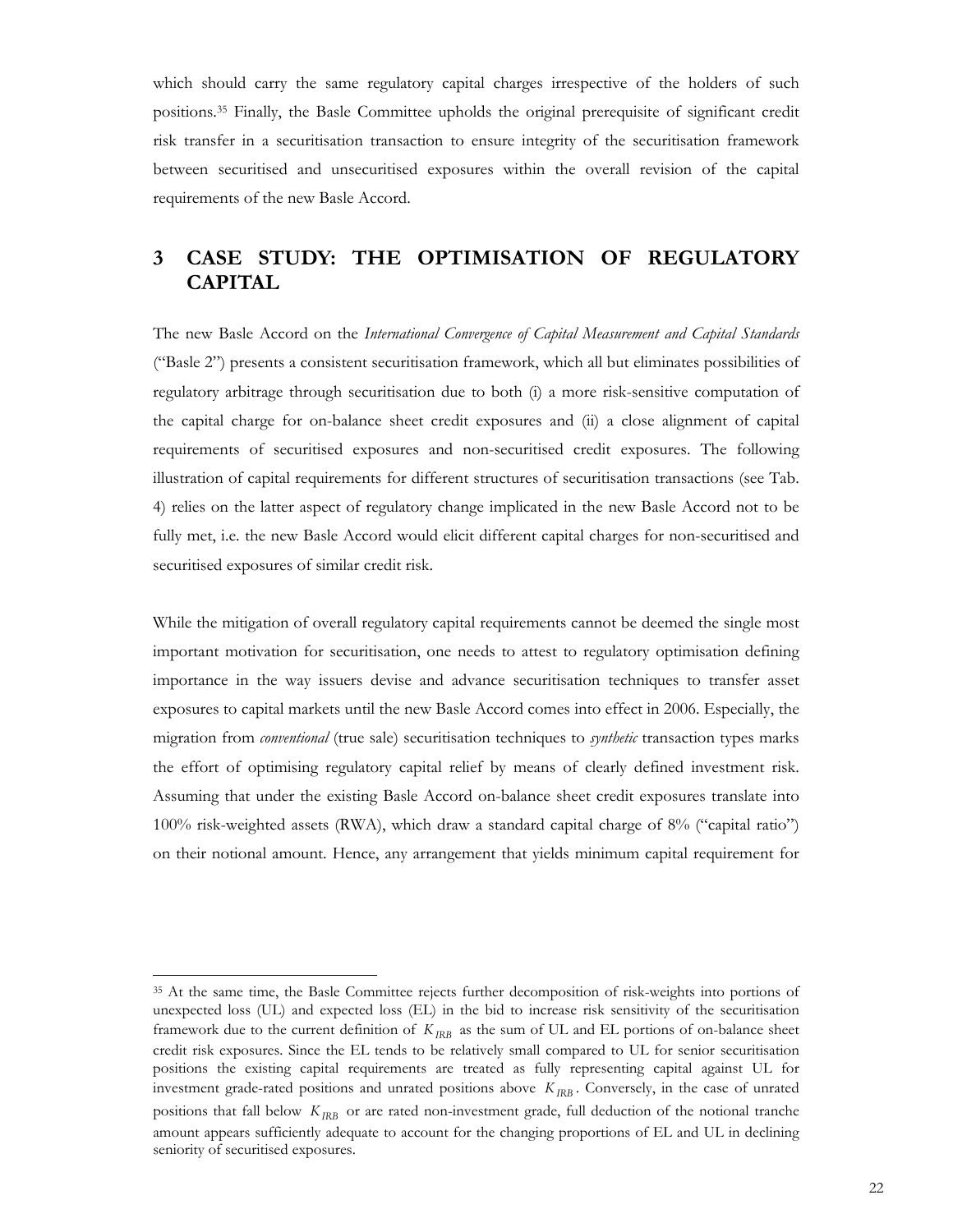securitised exposures of less than 8% under simplifying assumptions would attest to regulatory optimisation through asset securitisation.36

The different degrees of reduced regulatory capital requirements of securitised credit risk exposure can be best illustrated on the basis of the disparate configurations of transaction structures commonly used in loan securitisation. Under the most straightforward transaction type of *conventional* securitisation, the asset originator completes an outright asset sale to an SPV, which issues senior and mezzanine debt securities (notes) to capital market investors, where the originator retains a first loss position (FLP) as commitment device to mitigate default risk. In the first transaction type of Tab. 4 (traditional/true sale structure) we assume investor notes to amount to 96% of the transaction volume (with 92% senior notes and 4% mezzanine notes) and an FLP of 4% relative notional value. After completion of off-balance sheet refinancing through a true sale securitisation, a bank originator would have cut its regulatory capital requirement by half, as it is now required to hold equity of only 4% of the securitised reference portfolio (according to 100% risk weighting of outstanding liabilities from the retention of FLP).

| <b>Transaction type</b>                                                                                                   |    | Reg. capital calculation                                                                     | Regulatory capital                                      | Reg. capital with<br>interest sub-part.                   |
|---------------------------------------------------------------------------------------------------------------------------|----|----------------------------------------------------------------------------------------------|---------------------------------------------------------|-----------------------------------------------------------|
| Without transaction                                                                                                       |    | 100% risk weight,<br>8% capital ratio, no collateral.                                        | 8%                                                      | N/A                                                       |
| True sale transaction<br>(92% senior notes, 4%<br>mezzanine notes, 4% FLP)                                                | 4% | FLP is fully deductible (100%).<br>which equates to 1250% risk<br>weight at 8% capital ratio | 4%<br>$(0.04 \times 12.5 \times 0.08)$                  | N/A                                                       |
| Fully funded indirect synthetic<br>trans, with 98% CDS with OECD<br>bank (FLP 2% see text)                                | 2% | FLP is fully deductible; OECD<br>bank CDS draws 20% risk<br>weighting                        | 3.568%<br>$(0.02 +$<br>$0.98$ x $0.2$ x $0.08$ )        | 1.728%<br>$(1x0.0016 +$<br>$0.98$ x $0.2$ x $0.08$ )      |
| Same as before with SPV and<br>0% risk-based capital collateral                                                           |    | FLP is fully deductible;<br>collateralised CDS draws 0%<br>risk weighting                    | 2%<br>$(1x0.02 +$<br>(80.0x0x0.08)                      | 0.16%<br>$(1x0.0016 +$<br>$0.98 \times 0.08$              |
| Partially funded indirect synthetic<br>trans. with 98% CDSs with OECD<br>bank (90% super senior swap,<br>10% junior swap) | 2% | FLP is fully deductible; both<br>CDSs with 20% risk weight                                   | 3.568%<br>$(1x0.02 + 0.98x$<br>$(0.9x0.2+0.1x0.2)x0.08$ | 1.570%<br>$(1x0.0016 + 0.98x$<br>$(0.9x0.2+0.1x0.2)x0.08$ |
| Same as before but 10% junior<br>swap is collateralised by 0% risk-<br>weighted assets.                                   | 2% | <b>FLP</b> is fully deductible; SSS with<br>20% risk weight and JS with 0%<br>risk weight    | 3.411%<br>$(1x0.02 + 0.98x$<br>$(0.9x0.2+0.1x0)x0.08$   | 1.413%<br>$(1x0.0016 + 0.98x$<br>$(0.9x0.2+0.1x0)x0.08$   |
| Same as before but both swaps<br>are collateralised by 0% risk-<br>weighted assets.                                       | 2% | FLP is fully deductible both<br>swaps with 0% risk weight                                    | 2%<br>$(1x0.02 + 0.98x$<br>$(0.9x0+0.1x0)x0.08$         | 0.16%<br>$(1x0.0016 + 0.98x$<br>$(0.9x0+0.1x0)x0.08$      |

Interest sub-participation of FLP r eplaces 100% capital deduction of F LP by 8% capital requirement at 100% risk weighting, if interest income is used to compensate FLP holder in the event of default loss. In our example, 0.02x1x0.08=0.0016.

**Tab. 4.** *Effects of transaction structure on the regulatory capital requirement of securitised credit risk.*

<sup>&</sup>lt;sup>36</sup> This assumption implies that the revised framework for the risk-sensitive treatment of credit risk exposures under the new agreement of *International Convergence of Capital Measurement and Capital Standards* is ignored and any collateral eligible for a risk weight reduction as well as transaction costs of securitisation are disregarded for the purposes of this analysis.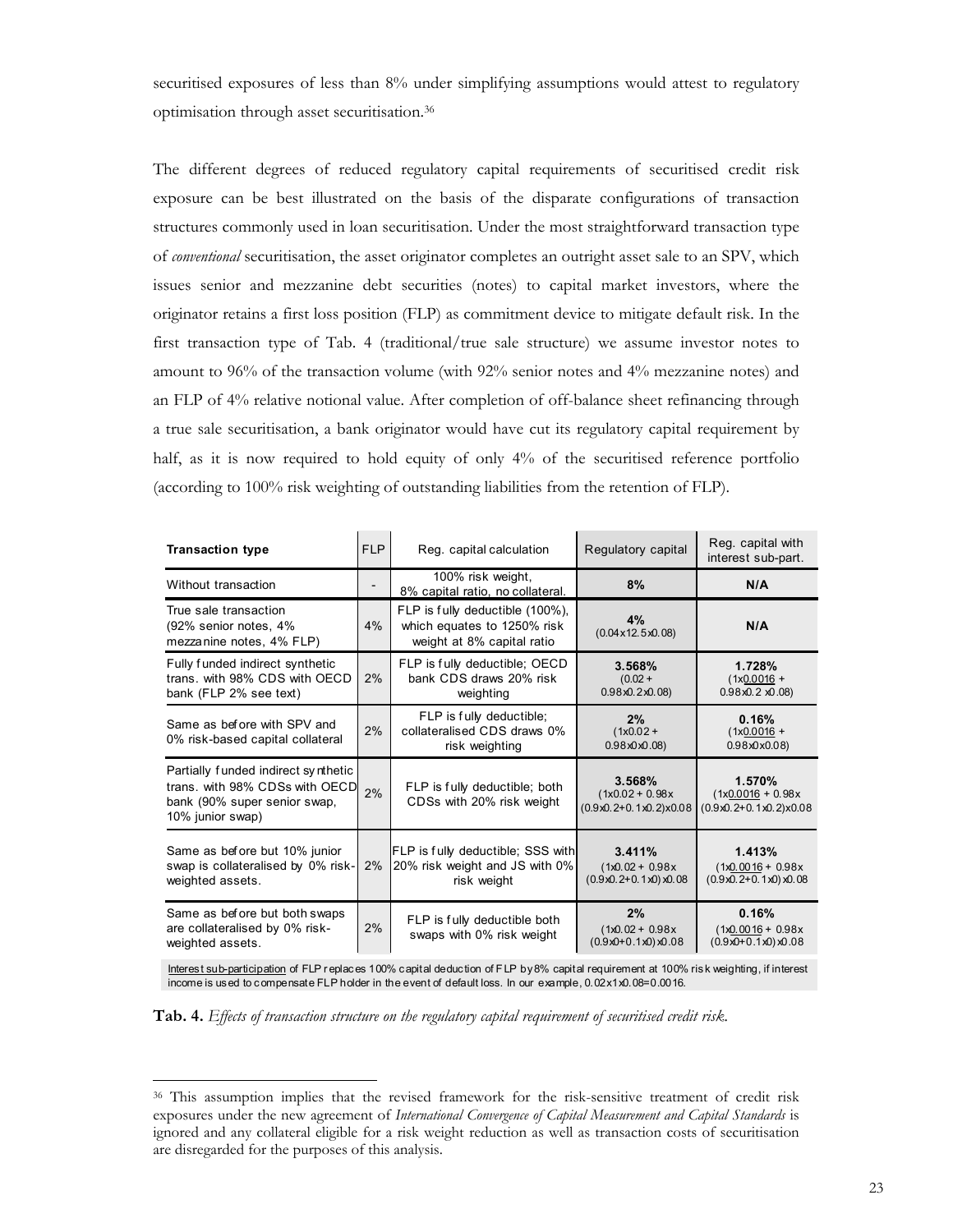The *fully funded* synthetic equivalent of this form of asset risk transfer (with a SPV) may even further reduce minimum capital requirements. For the same portfolio quality the associated loss severity<sup>37</sup> in synthetic structures is considered smaller than in a true sale transaction due to a clearer definition of default events. With a fully deductible FLP of only 2% and 98% credit risk protection provided by an OECD bank (via a credit default swap (CDS) with 20% risk weighting), the overall capital charge of this *fully funded synthetic* (indirect)<sup>38</sup> transaction would drop to 3.568%  $(2\% \times 100\% + 98\% \times 20\% \times 8\%)$  of the notional amount of the securitisation transaction. If the CDS was to be secured ("collateralised") with 0% risk-weighted assets (e.g. government debt securities), the issuer would need to provide regulatory capital in the amount of FLP at 2% only. The same capital charge applies to the alternative construct of a *partially funded synthetic* transaction, where the credit risk protection is tailored to cover 98% of the notional value of the underlying reference portfolio, with 2% equity retention by the originator. In this case, 90% of the remaining 98% of the portfolio value are hedged with a super senior swap (SSS) and 10% are refinanced by debt securities on the back of a junior swap (JS) agreement, which results in a risk-weighted capital charge of  $2\% \times 100\% + 98\% \times (90\% + 10\%) \times 20\% \times 8\% = 3.568\%$ . If the junior CDS was collateralised by  $0\%$  risk-weighted assets or supported by a quasigovernment agency39 the minimum capital requirement would decline to 3.411%  $(2\% \times 100\% + 98\% \times (90\% \times 20\% + 10\% \times 0\%) \times 8\%)$ . If both CDSs were to be collateralised in a similar fashion the capital charge would merely be 2%  $(2\% \times 100\% + 98\% \times (90\% + 10\%) 0\% \times 8\%)$  of the notional value. This straightforward illustration of changes in the computation of regulatory requirements due to different transaction structure has motivated the appellation of securitisation as a regulatory arbitrage tool, which enables issuers to significantly alleviate their regulatory capital burden by means of sophisticated credit risk transfer.

If asset originators and/or issuers should decide to offer the FLP to capital market investors as well in the bid to further reduce capital requirements, they would do so by underwriting a socalled *interest sub-participation* agreement as credit enhancement of the FLP as the most junior tranche of the transaction (Böhringer et al., 2001). The interest sub-participation replaces the full

<sup>37</sup> i.e. the aggregate loss of securitised loans after the enforcement of collateral used to secure these loans.

<sup>38</sup> Synthetic transactions come in various structures of security design, which can be specified along three major dimensions: (i) level of funding: unfunded, (fully) funded or partially funded, (ii) involvement of a SPV as issuing agent (indirect or direct securitisation), (iii) degree of collateralisation of funded elements (with or without collateral, e.g. government bonds, guarantees, letter of credit, certificate of indebtedness, *Pfandbriefe*). The classification of *indirect* securitisation refers to the involvement of a SPV as issuing agent. The funding level indicates the degree to which the notional amount of issued debt securities matches up with the volume of the underlying reference portfolio of asset exposures. The term "fully funded" refers to a complete refinancing of securitised exposures by issued debt securities.

<sup>39</sup> e.g. the KfW banking group in Germany or one of the federal/state mortgage corporations in the U.S..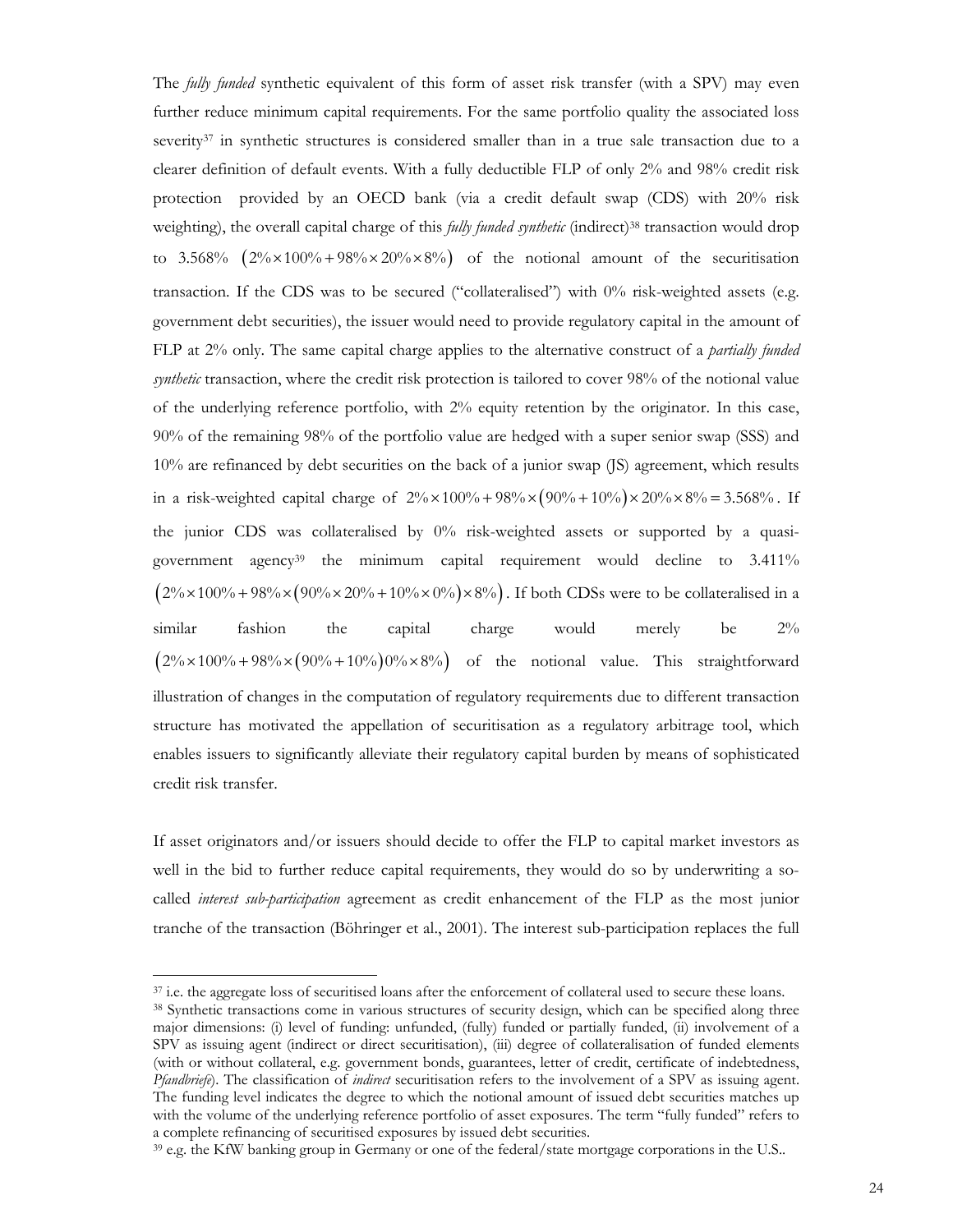capital deduction of FLP at a capital ratio of 8% and 100% risk weighting (see Tab. 4). In the event of default loss interest sub-participation requires the issuer to compensate any losses absorbed by FLP investors from generated interest income of the reference portfolio after more senior claims to interest and principal have been satisfied. Although junior noteholders of FLP would loose interest payments on defaulted loans, sub-participation guarantees the repayment of principal. For instance, if a securitised reference portfolio was to be hit by a loss given default of 5% and the annual excess interest income would amount to 0.5% of the original portfolio balance on average, investors would be fully reimbursed after 10 years. The effect of incorporating interest sub-participation in securitisation structures is illustrated in the right-most column of Tab. 4. Note here that all calculations above merely offer an indication of the regulatory trade-off in securitisation and how regulatory optimisation translates in a lower capital charge. We have ignored any transaction costs incurred in the administration and underwriting of securitisation transactions, be they *explicit* (e.g. legal costs, structuring costs, payments to rating agencies and intermediaries/agents, management fees) or *implicit* (e.g. funding cost after securitisation, reputation effects). Moreover, we have considered the level of FLP to be equal to the minimum capital requirement of securitised credit risk, so that issuers and/or originators would not need to hold capital against securitised debt securities whose level of credit enhancement is smaller than the minimum capital requirement of securitised credit risk.

# **4 CONCLUSION: THE IMPLICATIONS OF THE CURRENT REGULATORY TREATMENT OF ASSET SECURITISATION**

The pathological evolution of the securitisation framework under the revised Basle Accord reflects the successive steps the Basle Committee has taken over time to eliminate arbitrage opportunities from loan securitisation under existing provisions for the regulatory treatment of credit risk under the old 1988 Basle Accord and later amendments. Prior to the recent agreement on new capital standards for credit risk, securitisation techniques remedied the glaring incompatibility between the regulatory capital charge and the actual economic cost of credit risk across the spectrum of varying rating grades (i.e. regulatory "mispricing" of credit risk). In absence of risk-sensitive capital adequacy requirements for credit exposures and little regulatory guidance as to how banks should compute their capital charge for securitised exposures, asset securitisation has been labelled a sensible market reaction to inefficient regulatory governance of credit risk in the banking system. So from a regulatory perspective, securitisation is essentially a child of its own making due to anomalies in the regulatory system giving rise to regulatory arbitrage. Needless to say, this use of securitisation aroused concern among regulators about the troubling prospect of (i) an insufficient provision of minimum capital requirements to absorb actual default loss and (ii) an inadequate treatment of unexpected risk. As regards the latter aspect, regulators specifically worried about the absorption of unexpected losses by more senior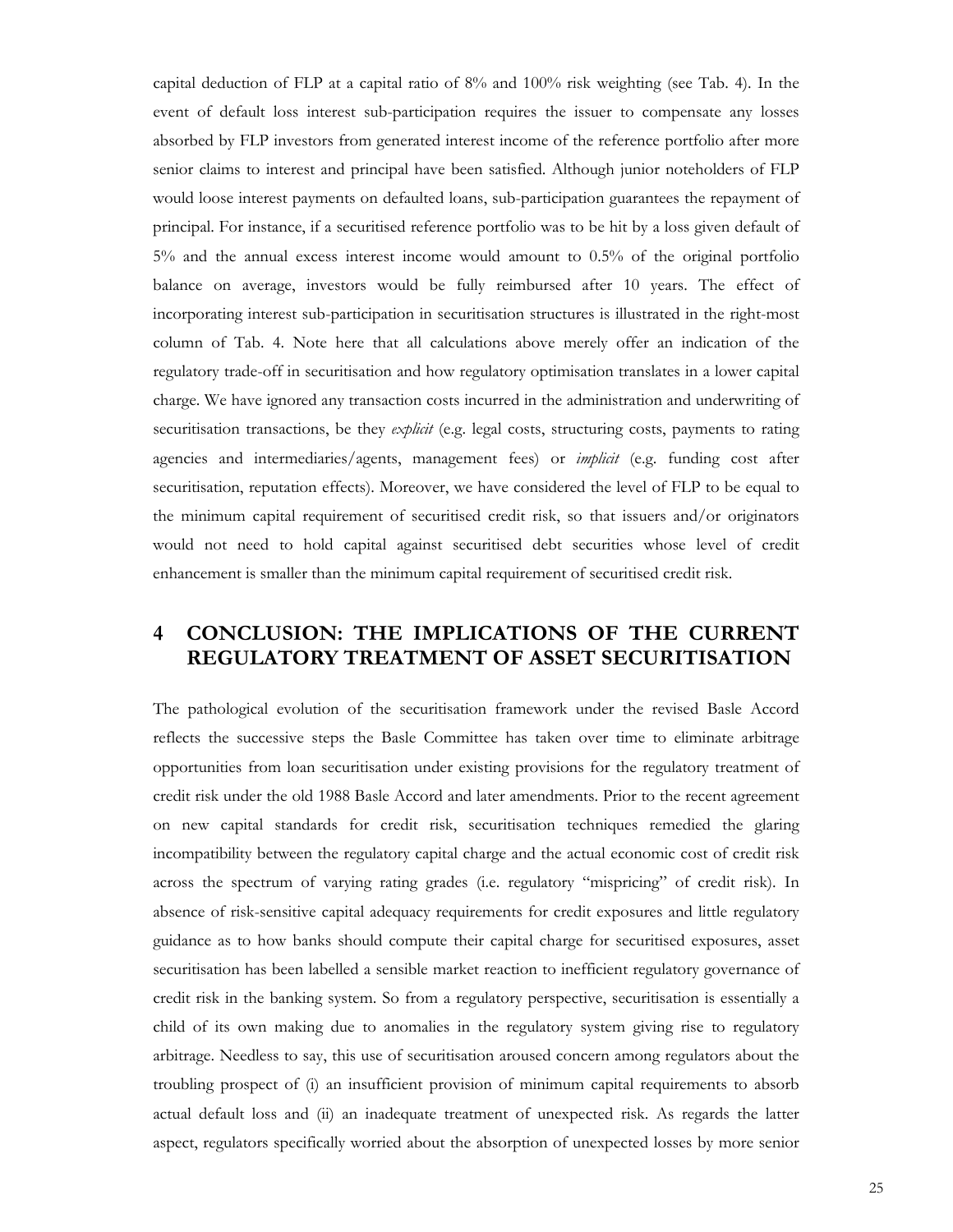tranches held by capital market investors in the event of financial shocks, while originators hold merely some concentrated risk exposure of expected losses in the form of a junior claim as first loss position.

The new Basle Accord on the *International Convergence of Capital Measurement and Capital Standards* ("Basle 2") restrains regulatory arbitrage through securitisation along two dimensions. One the one hand, the capital charge for on-balance sheet credit exposures has been made more risksensitive, and, on the other hand, the regulatory treatment of securitisation transactions has been closely aligned to match the capital requirements for non-securitised credit exposures.40 In anticipation of imminent regulatory change,<sup>41</sup> asset securitisation appears to longer deserve the now-hackneyed moniker of a pure (regulatory) arbitrage tool, flaunting the gap between internal default provisions for default loss and external risk assessment methods of risk-weighted assets by offering "regulatory overcharged asset holdings/exposures" to capital market investors.

Given the implementation of discriminatory risk-weightings in the revised Basle Accord and a separate regulatory framework for the treatment of asset securitisation, the prospective change of the current regulatory regime censures institutional arbitrage on regulatory capital requirements, which has hitherto motivated the securitisation of investment-grade loans (see section 1.1). As a higher capital charge levied on risky assets will carry larger risk-based *capital haircuts*, the *incentive for the securitisation of non-investment grade loans* rises. The relationship between the risk level of noninvestment grade loans and the associated economic capital cost will determine the extent to which banks and other financial institutions are prepared to substitute high-risk assets (i.e. noninvestment grade loans with presumably high capital haircuts) for investment grade-related credit exposures on their loan books – a reversal of the present drainage of low-risk loans off the balance sheet. Hence, loan securitisation, originally devised as remedy to inflexible regulatory

<sup>40</sup> Giddy (1997) proffers a new approach to the regulatory treatment of asset securitisation in his definition of "perimeters of bank regulation in securitisation". According to his view, the goal ought to be that the substance and not the form of the asset transfer is what governs capital requirements. Giddy notes in this respect that regulatory authorities may access capital or reserve requirements as if the financing was a secured borrowing in cases when the transfer of assets/asset risk (i) leaves the issuer open to recourse deemed risky by the authorities, and/or (ii) entails the potential for moral hazard, whereby a bank shores up potential or actual losses arising from the securitised exposures in order to protect its name even when not legally required to do so.

<sup>41</sup> The new proposals for the revision of the Basle Accord remedy this shortcoming through the implementation of discriminatory risk-weightings across rating categories. Under this so-called "ratingsbased approach" (RBA) risk weights will be more closely aligned to loan grades in the loan book. If the broad-brushed regulatory treatment of loans disappears, banks will increasingly resort to non-investment loan assets to support their securitisation transaction, and by doing so, they will put a premium on the adequate allocation of first loss provision as credit enhancement. Consequently, the incentive to securitise non-investment grade loans adds topical significance to the issue of credit enhancement, as the differences between collateral (reference portfolio) quality and desired structured rating is expected to widen in the future.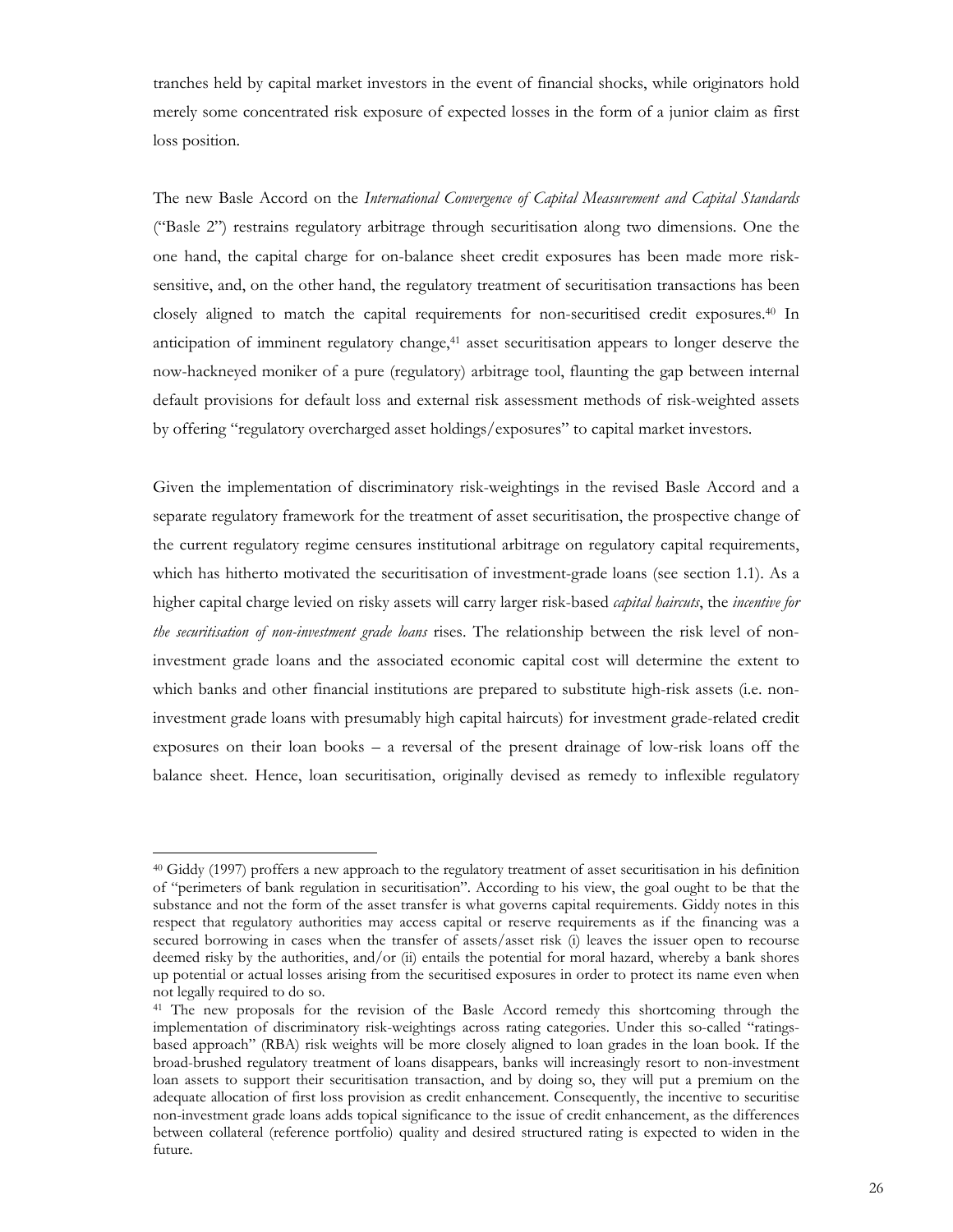capital charges, will be instrumental in the *efficient management of economic capital* for purposes adequate asset allocation.

With the arbitrage paradigm of securitisation giving way to an envisaged reconciliation of economic and regulatory incentives, the role of securitisation as an efficient mechanism of reducing asset exposure to optimise overall regulatory capital charge looks distinctly uncertain. This development begs the question of whether the fundamental economic rationale of asset securitisation remains viable. However, the new reality of a more *responsive regulatory setting* does not invalidate but rather strengthens the argument of risk-adjusted *efficiency gains (of economic capital) in the process of loan securitisation*. In spite of regulatory changes underway securitisation markets betray no hint of visible signs of change. The popularity of asset securitisation continues unfettered and seems to suggest that securitisation is principally motivated by the economic benefit of issuers to convert illiquid assets into tradable debt securities in the effort to economise on a predefined level of acceptable first loss risk exposure. Securitisation also maintain its economic edge, as it enables banks and non-bank financial institutions to reap the rewards from advanced approaches in controlling credit risk and reduce inessential non-interest rate expenses.

Additionally, empirical evidence about financial innovation in transaction structures over the recent past testifies to the adaptability and systemic flexibility in asset securitisation markets. Although loan securitisation has become a routine procedure of structured finance, with informed investors have grown familiar with its structural characteristics, it has preserved sufficient flexibility to absorb regulatory change. Hence, loan securitisation in its current state is not a permanent account of efforts to achieve marketability of credit exposures but an example of structured finance of its age (when regulatory arbitrage was possible), with properties that fed on the absence of a fair internal ratings-based determination of loan default risk. The current regulatory reform simply inaugurates another round of innovation in security design of loan securitisation. If advocates of securitisation pin their colours to the economic benefits, this makes this argument even more compelling and imminent. However, as risk-sensitive bank capital charges eliminate the regulatory capital arbitrage paradigm of securitisation, the security design of asset-backed securities can only be sufficiently accommodating of these regulatory changes if the arguments of risk management and efficient asset funding as fundamental economic reasons for securitisation do indeed hold.

In a nutshell, it is fair to say that supervisory responsiveness of the Basle Committee to the accretion of structured finance has led to a more risk sensitive securitisation framework of the agreement on *International Convergence of Capital Measurement and Capital Standards*, which has all but eliminated the optimisation of regulatory capital as an incentive of credit risk transfer through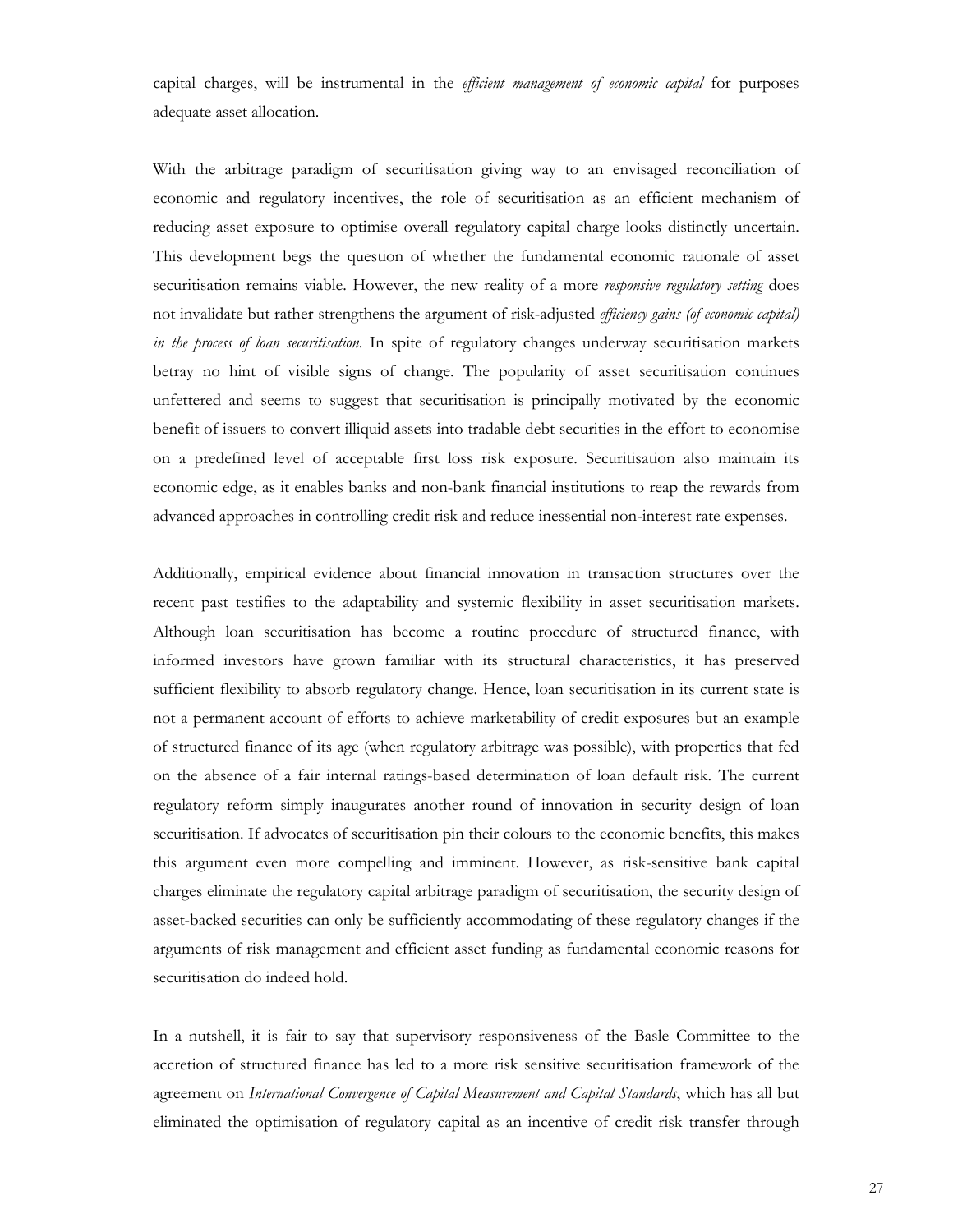securitisation. Nonetheless, the persistent discrepancy of the regulatory of similar securitised exposures under the standardised approach and IRB approach, on the one hand, and the discriminatory derivation of minimum capital requirements for credit risk and securitised positions remains a source continued concern. Given the significant cost of synthetic securitisation, the relationship between security design and the economic cost of securitised exposures as well as derivative elements will become more prominent considerations in structured finance transactions and warrant further regulatory progression.

# **5 REFERENCES**

- Basle Committee (2004a). *Changes to the Securitisation Framework*. Basle Committee Publications No. 105 (30 January) (http://www.bis.org/publ/bcbs105.htm).
- Basle Committee (2004b). *International Convergence of Capital Measurement and Capital Standards: Credit Risk – Securitisation Framework*. Basle Committee Publications No. 107 (11 May) (http://www.bis.org/publ/bcbs107.htm).
- Basle Committee on Banking Supervision (2003). *The New Basle Accord, Consultative Document.* Bank for International Settlements (April).
- Basle Committee on Banking Supervision (2002a). *Second Working Paper on the Treatment of Asset Securitisations.* Bank for International Settlements (October).
- Basle Committee on Banking Supervision (2002b). *Quantitative Impact Study (QIS) 3 Technical Guidance: Credit Risk – Securitisation Framework.* Bank for International Settlements (October) (www.bis.org/bcbs/qis/qis3tech.pdf).
- Basle Committee on Banking Supervision (2001a). *First Working Paper on Asset-Backed Securitisation.* Bank for International Settlements (October).
- Basle Committee on Banking Supervision (2001b). *Basle Consultative Paper on Securitisation*. Bank for International Settlements (January).
- Basle Committee on Banking Supervision (1999a). *Consultative Paper on a New Capital Adequacy Framework*. Bank for International Settlements.
- Basle Committee on Banking Supervision (1999b). *Principles for the Management of Credit Risk*. Bank for International Settlements.
- Basle Committee on Banking Supervision (1999c). *Sound Practices for Loan Accounting and Disclosure*. Bank for International Settlements.
- Basle Committee on Banking Supervision (1999d). *Sound Practices for Banks' Interactions with Highly Leveraged Institutions*. Bank for International Settlements.
- Basle Committee on Banking Supervision (1999e). *Credit Risk Modelling: Current Practices and Applications*. Bank for International Settlements.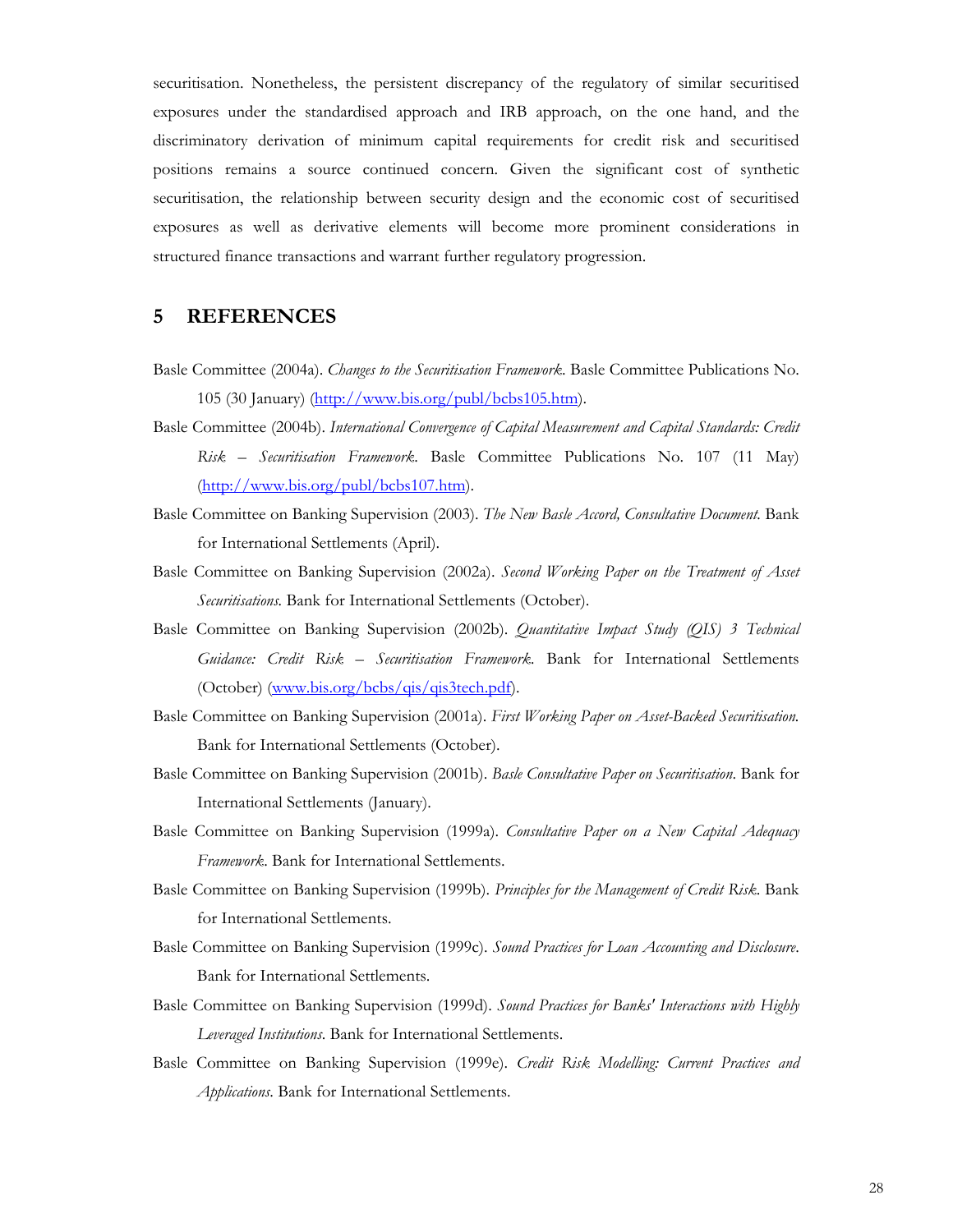- Basle Committee on Banking Supervision (1999f). *Risk Concentration Principles*. Bank for International Settlements.
- Basle Committee on Banking Supervision (1998). *OTC Derivatives: Settlement Procedures and Counterparty Risk Management*. Bank for International Settlements.
- Basle Committee on Banking Supervision (1997). *Core Principles for Effective Banking Supervision*. Bank for International Settlements.
- Basle Committee on Banking Supervision (1996a). *Amendment to the Capital Accord to Incorporate Market Risks*. Bank for International Settlements (January).
- Basle Committee on Banking Supervision (1996b). *Supervisory Framework for the Use of 'Backtesting' in Conjunction with the Internal Models Approach to Market Risk Capital Requirements*. Bank for International Settlements (January).
- Basle Committee on Banking Supervision (1995a). *The Treatment of Potential Exposure for Off-Balance Sheet Items*. Bank for International Settlements.
- Basle Committee on Banking Supervision (1995b). *An Internal Model-Based Approach to Market Risk Capital Requirements*. Bank for International Settlements (April).
- Basle Committee on Banking Supervision (1993a). *Working Paper of the Credit Risk Measurement and Management Subcommittee*. Bank for International Settlements.
- Basle Committee on Banking Supervision (1993b). *International Convergence of Capital Measurement and Capital Standards*. Bank for International Settlements.
- Basle Committee on Banking Supervision (1991). *Measuring and Controlling Large Credit Exposures*. Bank for International Settlements.
- Basle Committee on Banking Supervision (1988). *Capital Accord*. Bank for International Settlements (July).
- Benston, G. L. and G. G. Kaufman (1996), "The Appropriate Role of Bank Regulation," *Economic Journal*, Vol. 106, 688-97.
- Besanko, D. and G. Kanatas (1996), "The Regulation of Bank Capital: Do Capital Standards Promote Bank Safety ?," *Journal of Financial Intermediation*, Vol. 5, 160-83.
- Böhringer, M., Lotz, U., Solbach, C. and J. Wentzler (2001), "Conventional versus Synthetic Securitisation – Trends in the German ABS Market", Deloitte & Touche, Düsseldorf (May).
- Giddy, I. (2002), "European Securitisation A Resource Guide," European Securitisation Forum (http://www.stern.nyu.edu/~igiddy/ABS/resourceguide.pdf).
- Jobst, A. (2003), "Collateralised Loan Obligations (CLOs): A Primer," *The Securitization Conduit*, Vol. 6, Nos. 1-4.
- Moody's Investor Service (2003), "Demystifying Securitisation," Moody's Special Comment, Global Credit Research (January), New York/London.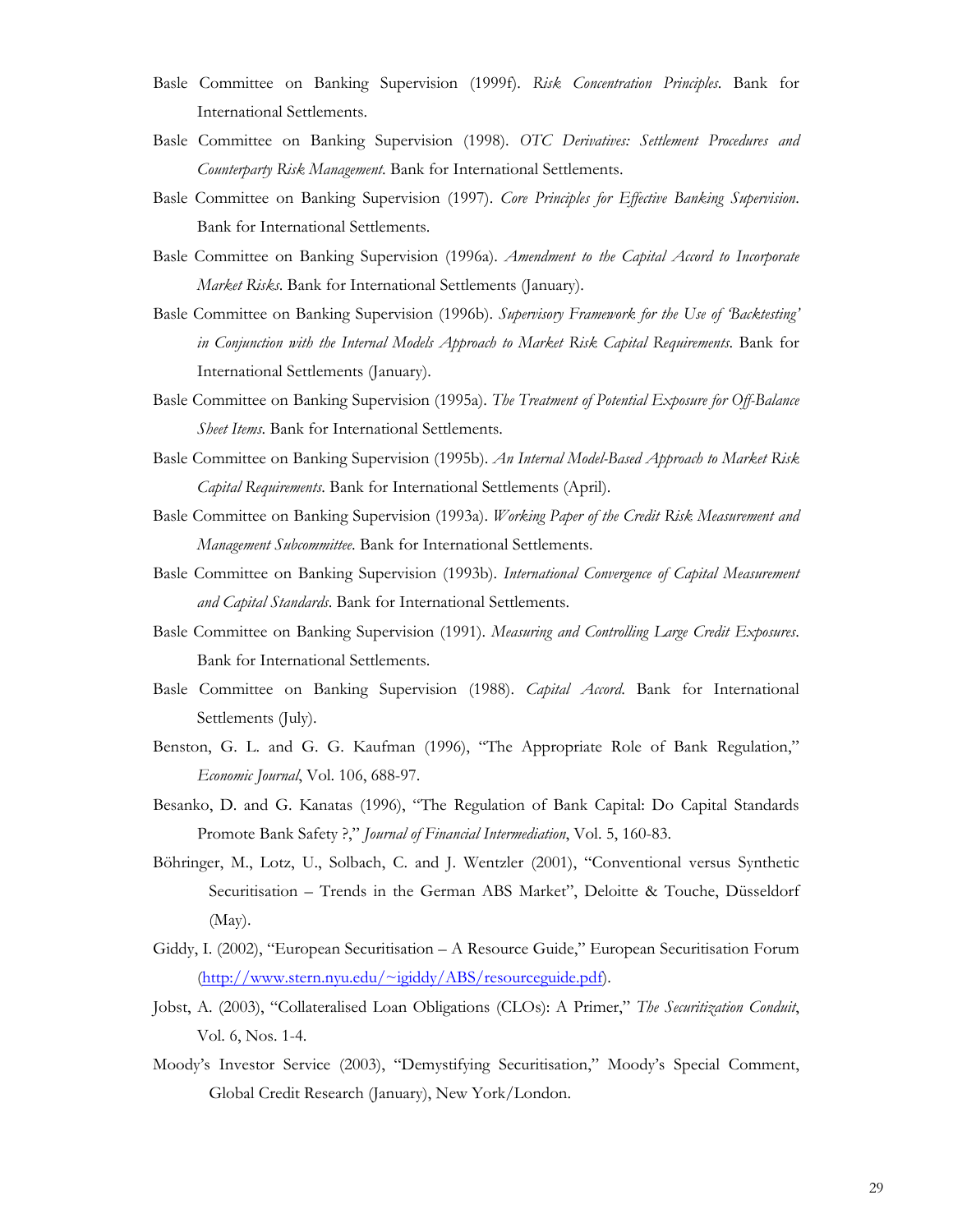The Economist (2002), "Bombe Surprise – Who Can Understand, Let Alone Manage, Credit Risk ?," (7 February).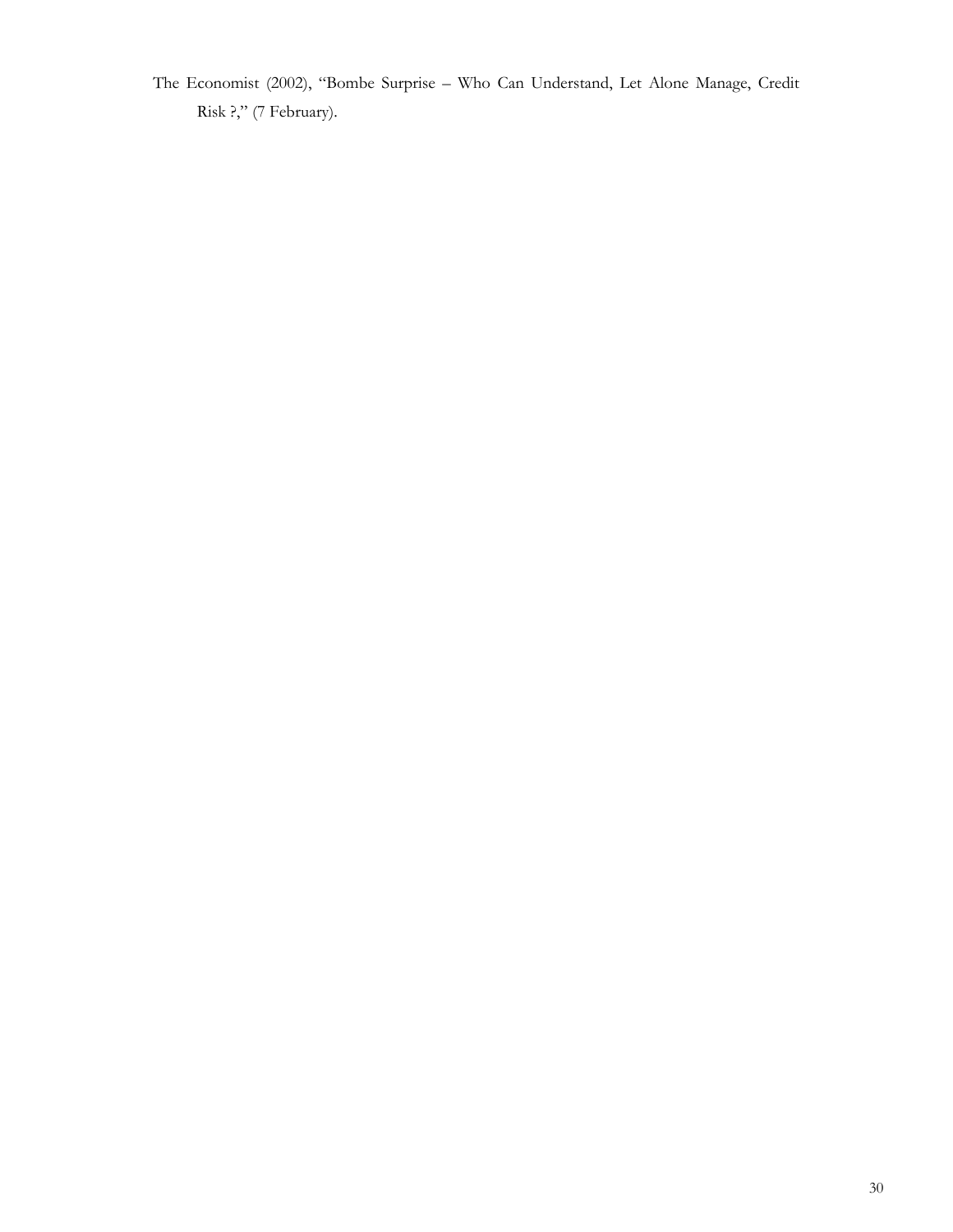# **6 APPENDIX**

### *6.1 Appendix 1: Definition of the effective number of exposures and loss-given default*

The effective number of exposures (N) and the exposure-weighted average loss-given-default (LGD) are defined as<sup>42</sup>

$$
N = \left(\sum_{i} EAD_{i}\right)^{2} / \sum_{i} EAD_{i}^{2}
$$

and

$$
LGD = \left(\sum_{i} LGD_{i} \times EAD_{i}\right) / \sum_{i} EAD_{i}.
$$

*EAD<sub>i</sub>* denotes the exposure-at-default of all exposures to the *i*th obligor in keeping with the general concept of a concentration ratio, where the scale of the weighting factor grows at a geometric rate, and *LGDi* denotes the average loss-given-default of all exposures to the *i*th obligor.<sup>43</sup> The thickness of exposures (T) is defined as the ratio of (i) the nominal size  $C_k$  of tranche  $k$  to (ii) the notional amount of securitised exposures  $C$  in the underlying reference portfolio

$$
T_k = C_k / \sum_{k=1}^m C_k.
$$

### *6.2 Appendix 2: Definition of the supervisory formula (SF) and the credit enhancement level*

The "supervisory formula" (SF)  $S(.)$  is defined as

 $\int$ 

$$
S(L_{k}) = \begin{cases} L_{k} & \text{if } L_{k} \leq K_{IRB} \\ K_{IRB} + K(L_{k}) - K(K_{IRB}) + (d \times K_{IRB}/\omega) \left(1 - e^{\omega(K_{IRB} - L_{k})/K_{IRB}}\right) & \text{if } K_{IRB} < L_{k} \leq L_{k}^{*} \\ K_{IRB} + K(L_{k}^{*}) - K(K_{IRB}) + (d \times K_{IRB}/\omega) \left(1 - e^{\omega(K_{IRB} - L_{k}^{*})/K_{IRB}}\right) & \text{if } L_{k} > L_{k}^{*} \\ + (L_{k} - L_{k}^{*}) \times Floor \end{cases}
$$

where

$$
c = K_{IRB}/(1-b)
$$

<sup>42</sup> The Basle Committee also proposed simplified methods for computing N and LGD.

<sup>43</sup> The *Second Working Paper on the Treatment of Asset-Backed Securitisation* also provides a simplified method of computing the effective number of exposures and the exposure-weighted average loss-given-default (Basle Committee, 2002, 36).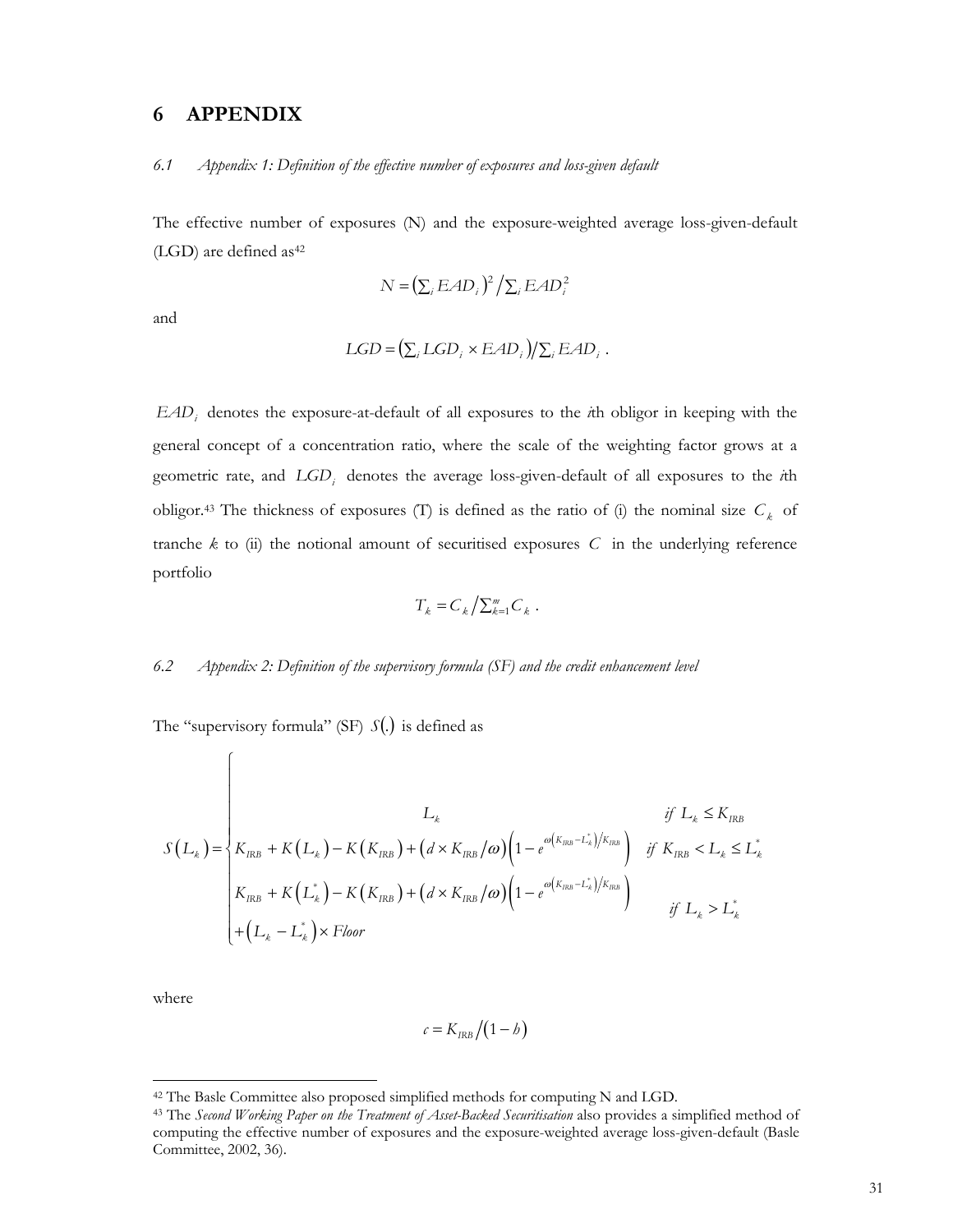$$
b = (1 - K_{IRB} / LGD)^{N}
$$
  
\n
$$
v = K_{IRB} \frac{(LGD - K_{IRB}) + 0.25(1 - LGD)}{N}
$$
  
\n
$$
f = \left(\frac{(LGD - K_{IRB})^2}{1 - b} - c^2\right) + \frac{(1 - K_{IRB})K_{IRB} - v}{(1 - b)\tau}
$$
  
\n
$$
a = \{[(1 - c)c]/f - 1\}c
$$
  
\n
$$
b = \{[(1 - c)c]/f - 1\} \times (1 - c)
$$
  
\n
$$
d = 1 - (1 - b)(1 - Beta[K_{IRB}; a, b])
$$
  
\n
$$
K(L_k) = (1 - b)\left((1 - Beta[L_k; a, b]) \times L_k + Beta[L_k; a + 1, b] \times c\right)
$$

The credit enhancement level (L) is measured (in decimal form) as the ratio of (i) the amount of all securitised positions subordinate to tranche *k* to (ii) the notional amount of all securitised exposures, which could also expressed as<sup>44</sup>

$$
L_k = \frac{\sum_{k=1}^{k-1} T_k}{\sum_{k=1}^m T_k} \ \forall L_k \in [0,1[ \text{ and } \left\{ \begin{aligned} &\left| \underset{\sum_{k=1}^{k-1} T_k \rightarrow \infty}{\sum_{k=1}^{k-1} T_k \rightarrow \infty}} \ f \text{ or } T_k > 0 \\ &\text{lim } L_k &= 0 \quad \text{for } T_k \geq 0. \\ &\left\{ \sum_{k=1}^{k-1} T_k \rightarrow 0} \right. \end{aligned} \right.
$$

The supervisory-determined parameters are defined as *Floor* = 0.0056 (lowest capital charge under the ratings-based approach (RBA)),  $\tau=1,000$  and  $\omega=20$ , and  $L_k^*$  solves for the nonlinear equation<sup>45</sup>

$$
Floor = (1-b)\left[ (1 - Beta[L_{k}^{*}; a, b]) + d \times e^{\frac{\omega(K_{RB} - L_{k}^{*})}{K_{RB}}}\right].
$$

<sup>44</sup> According to the Basle Committee banks will be required to determine the level of credit enhancement prior to any consideration of effects of any tranche-specific credit enhancements, such as third-party guarantees, which might benefit a single tranche only. Further stipulations exclude any gains-on-sale from the computation of the level of credit enhancement, whereas interest rate and currency swaps more junior than tranche *k* may be only be considered at their current value or be ignored otherwise.

<sup>&</sup>lt;sup>45</sup> The specification *Beta*[ $L; a, b$ ] refers to a cumulative beta distribution function with parameters *a* and *b* evaluated at *L*.